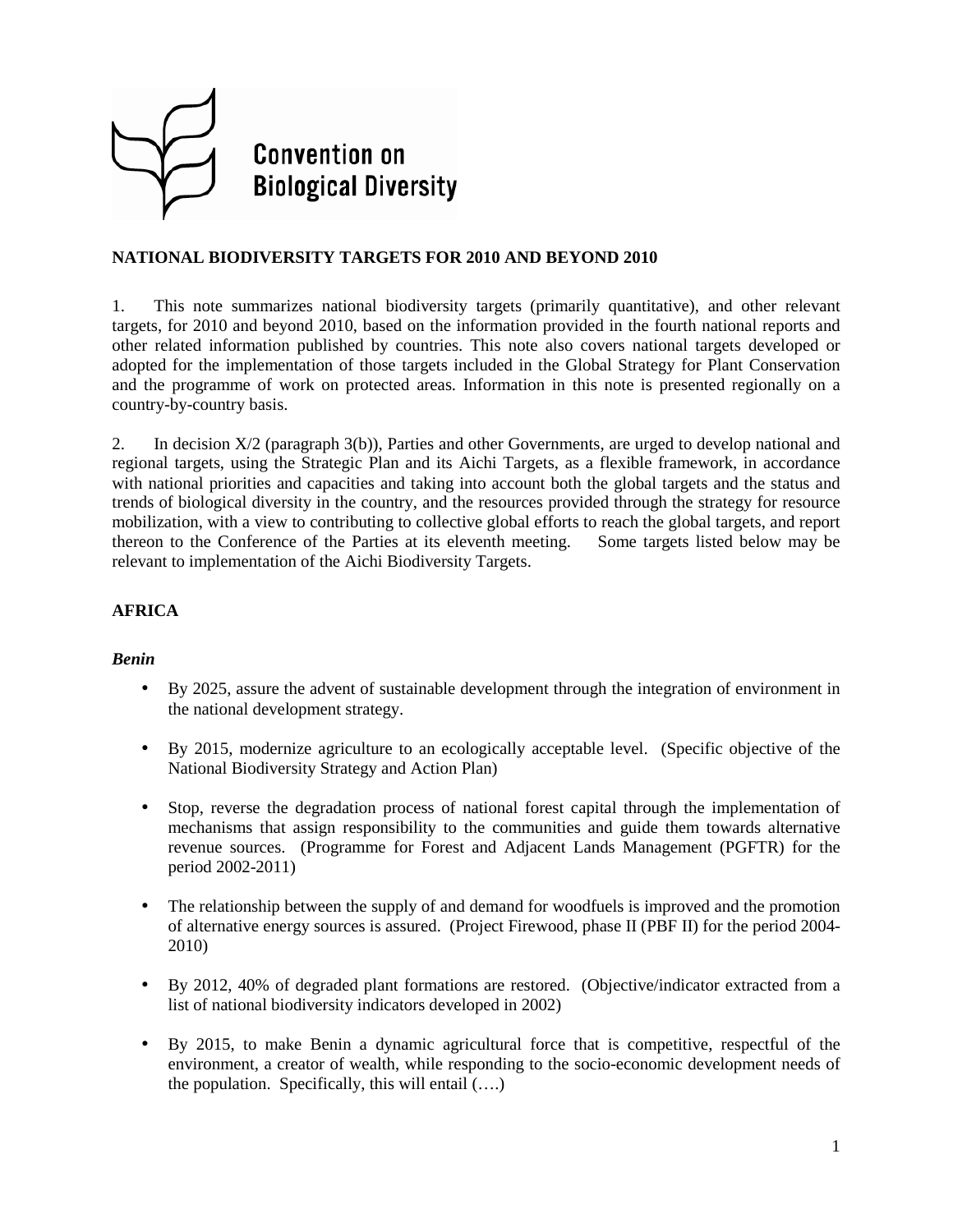- o Guaranteeing sustainable management of land, farming and fishing zones Benin has defined its vision for agriculture in its revival plan for agriculture (MAEP, 2008 )
- By 2015, identify and protect all regions in Benin of importance in terms of phytodiversity. (National target re target (b) (v) of the Global Strategy for Plant Conservation)
- By 2012, conduct studies on the genetic diversity of all species under threat in Benin to identify zones of diversity and genetic pools for inclusion in different conservation strategies. (National target re Target (b) (vii) of the Global Strategy for Plant Conservation)
- By 2012, evaluate the contribution of botanical gardens and other *ex situ* collections to the national objective for plant conservation. (National target re target (b) (viii) of the Global Strategy for Plant Conservation)
- By 2015, elaborate and adopt a sustainable development plan for classified forests in Benin. (National target re Target (c) (xii) of the Global Strategy for Plant Conservation)
- By 2015, capitalize on the traditional knowledge of the population on the uses of plants and integrate this information throughout the education systems. (National target re Target (c) (xiii) of the Global Strategy for Plant Conservation)

### *Botswana*

• Botswana has adopted almost all the goals and targets of the 2010 target framework except for Goal 11. Botswana's national biodiversity strategy is part of the Government's Vision 2016.

## *Burkina Faso*

• By 2010, achieve the objectives of the National Strategy for Rural Forest Fire Management in at least 50% of the national territory. Decrease coverage of burned surface from 30% to 15% in accordance with the Rural Development Strategy to be implemented by 2015.

### *Burundi*

• By 2010, the mountain massifs of Ruyigi and Inanzegwe and the tropophile forests of Kumoso will be set aside for regeneration and rehabilitation. (National target re Activity 1.1.6 of the programme of work on protected areas)

# *Central African Republic*

• By 2015, extend the protected areas network to 15% of the national territory, in accordance with the National Environmental Action Plan and the National Strategy for Biodiversity Conservation. However, with the institution of hunting sectors in IUCN-classified protected areas, this rate could surpass 24% of the national territory.

# *Cote d'Ivoire*

- In 1988, the Government adopted a Master Plan for Forests with the objective to re-establish, by 2015, the production potential of the Ivorian forests to the level that existed in the 1980s.
- By 2025, produce an updated inventory of national flora. (National target re Objective 1 of the Global Strategy for Plant Conservation)
- By 2025, evaluate the conservation status of national flora. (National target re Objective 2 of the Global Strategy for Plant Conservation)
- By 2025, conserve at least 20% of the total area of national ecological zones. (National target re Objective 4 of the Global Strategy for Plant Conservation)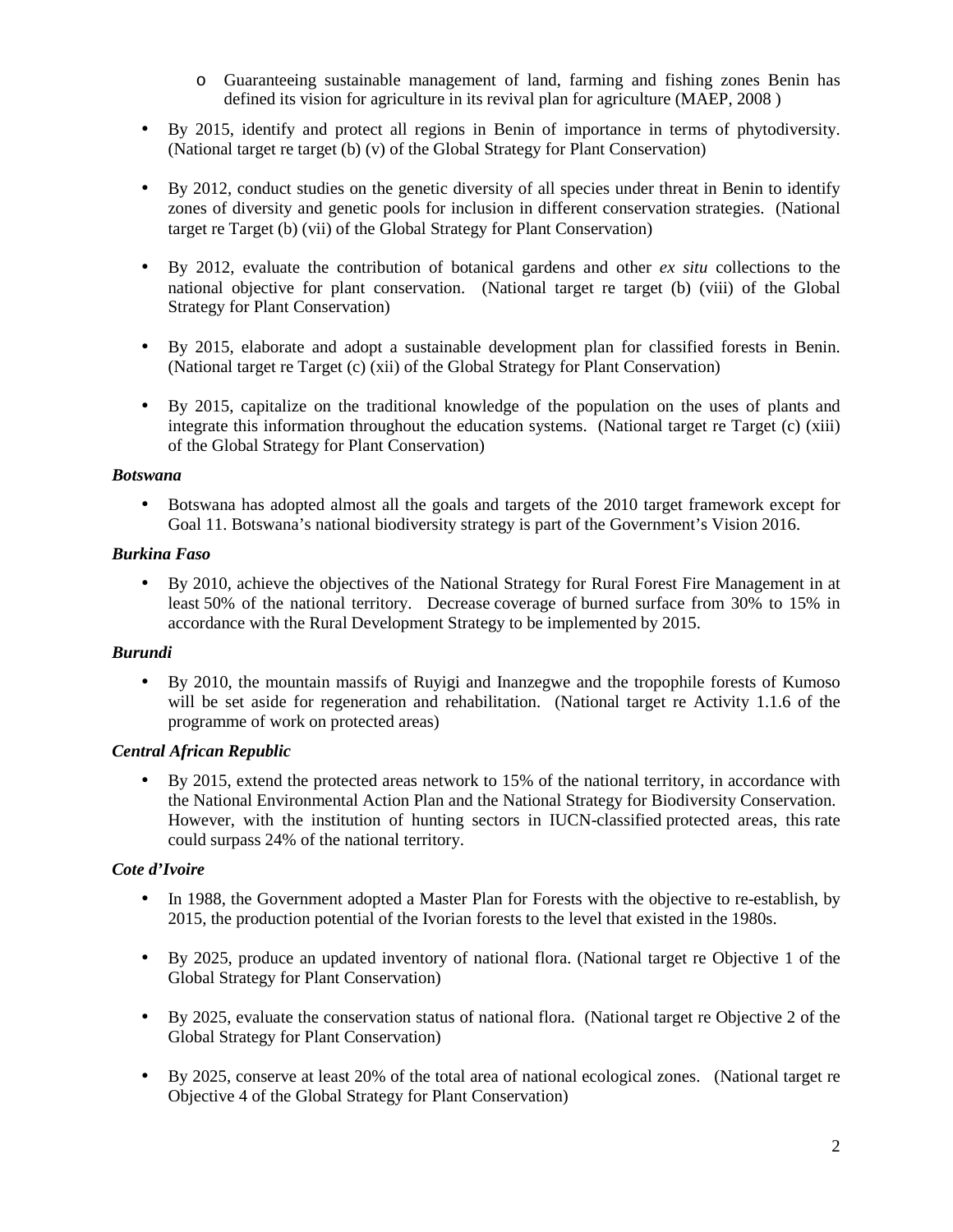• By 2025, conserve the majority of plant species under threat in protected areas and national forests. (National target re Objective 7 of the Global Strategy for Plant Conservation)

# *Lesotho*

• National Vision 2020: The country's diversity of life systems will be supported and protected by a nation which is environmentally conscious and whose people are in balanced existence with the natural environment. Basotho will derive continuing benefits from the conservation and sustainable use of their biodiversity. The several global conventions and treaties that Lesotho has signed and ratified shall be translated into concrete actions which will sustain care and management of the environment at large.

# *Liberia*

- By 2011, in regard to agricultural biodiversity, review and implement incentive measures for private sector investment consistent with the investment code as well as tax and revenue laws.
- By 2011, in regard to inland water, increase access to safe drinking water from 25-50%, including to 45% of rural population.
- By 2011, ensure that EIA/EIS are undertaken and that environmental practices in project developments/implementation are sound.

# *Malawi*

- By 2007, the Environmental Protection Agency is established and operational.
- By 2008, pathways for major potential alien invasive species are controlled and management plans are in place for major alien invasive species that threaten major ecosystems of Malawi.
- By 2008, cross-border management committees are established along shared natural resources; guidelines for cross-border management of natural resources developed and implemented.
- By 2008, new and additional financial resources are transferred to Malawi; regulations and code of conduct for use of development aid are developed and implemented.
- By 2008, sectoral policies are revised to incorporate biodiversity issues.
- By 2008, Biodiversity Trust Funds are established and fully operational; guidelines for establishing biodiversity working groups are developed and implemented.
- By 2009, databases of genetic resources are created and published.
- By 2010, biodiversity hotspots including lakes and wetlands, mountains and terrestrial habitats and ecosystems outside the protected areas network are identified, characterized and protected.
- By 2010, areas of particular importance to biodiversity such as Miombo ecoregions, Afromontane ecoregions of forest ecosystems and wetlands diversity effectively conserved.
- By 2010, restore, maintain or reduce the decline of population of species of 50 threatened species.
- By 2010, benefits arising from commercial and other utilisation of genetic resources are equally shared with stakeholders.
- By 2010, illegal trade on endangered species is reduced.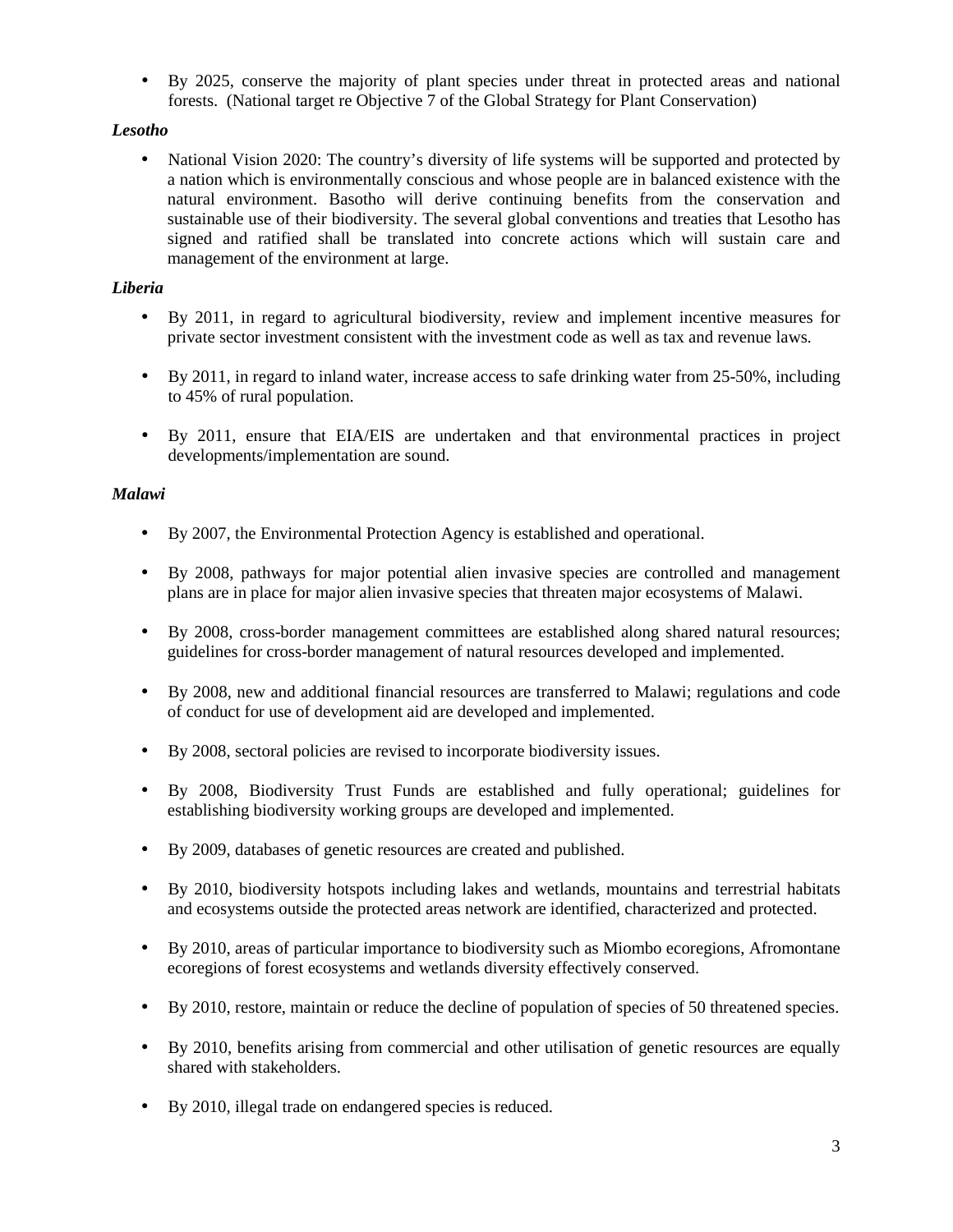- By 2010, biological resources that support sustainable livelihoods, food security and health care identified and maintained.
- By 2010, guidelines and regulation for establishing and managing village natural resource management areas are developed and implemented; community natural resource management areas are identified and managed.
- By 2010, guidelines, procedures and mechanisms for technology transfer are developed and implemented.
- By 2010, diplomas, certificates, BSc ands degrees in biodiversity management are established and fully functional in universities and other natural resource management training institutions; relevant posts (e.g. taxonomists, ecologists, geneticists) and training opportunities are identified and implemented.
- By 2010, curricula and guidelines for primary and secondary schools are developed and fully implemented; training needs and institutions for teachers are identified, prioritized and promoted; guidelines for community participation and education for environmental and natural resources management are developed and fully implemented.
- By 2010, policy guidelines on biodiversity information management are developed and/or reviewed; regulations and guidelines on biodiversity information standards and on access and benefit sharing of biodiversity information are developed.

## *Mauritania*

- The National Environmental Action Plan (2007-2011) addresses questions related to biological diversity in its strategic axes 3 and 4 and contains some objectives that are measurable and time-bound. For example:
	- o Improved coastal governance by means of implementing, in particular, a policy for coastal management in reference to Mauritania's Master Plan for Coastline Management (PDALM) (Objective 12.3)
	- o Implementation of a sustainable monitoring system for monitoring the impact of offshore exploration and exploitation activities on fishing resources, the impact of activities on onshore pastoral and aquatic resources as well as on public health. (Objective 13.4)
	- o Evaluation of the strategic impacts of the oil and mining sector. (Objective 13.5)
	- o Capacity development for women in rural areas. (Objective 16.2)

### *Mauritius*

• By 2015, place 10% of the Mauritian terrestrial area within a Protected Area Network (PAN).

# *Mozambique*

• By 2010, increase the percentage of conservation area from 11% to 16%.

# *Namibia*

• Several national targets related to the Programme of Work for Protected Areas were set for implementation in the 2006-2010 period.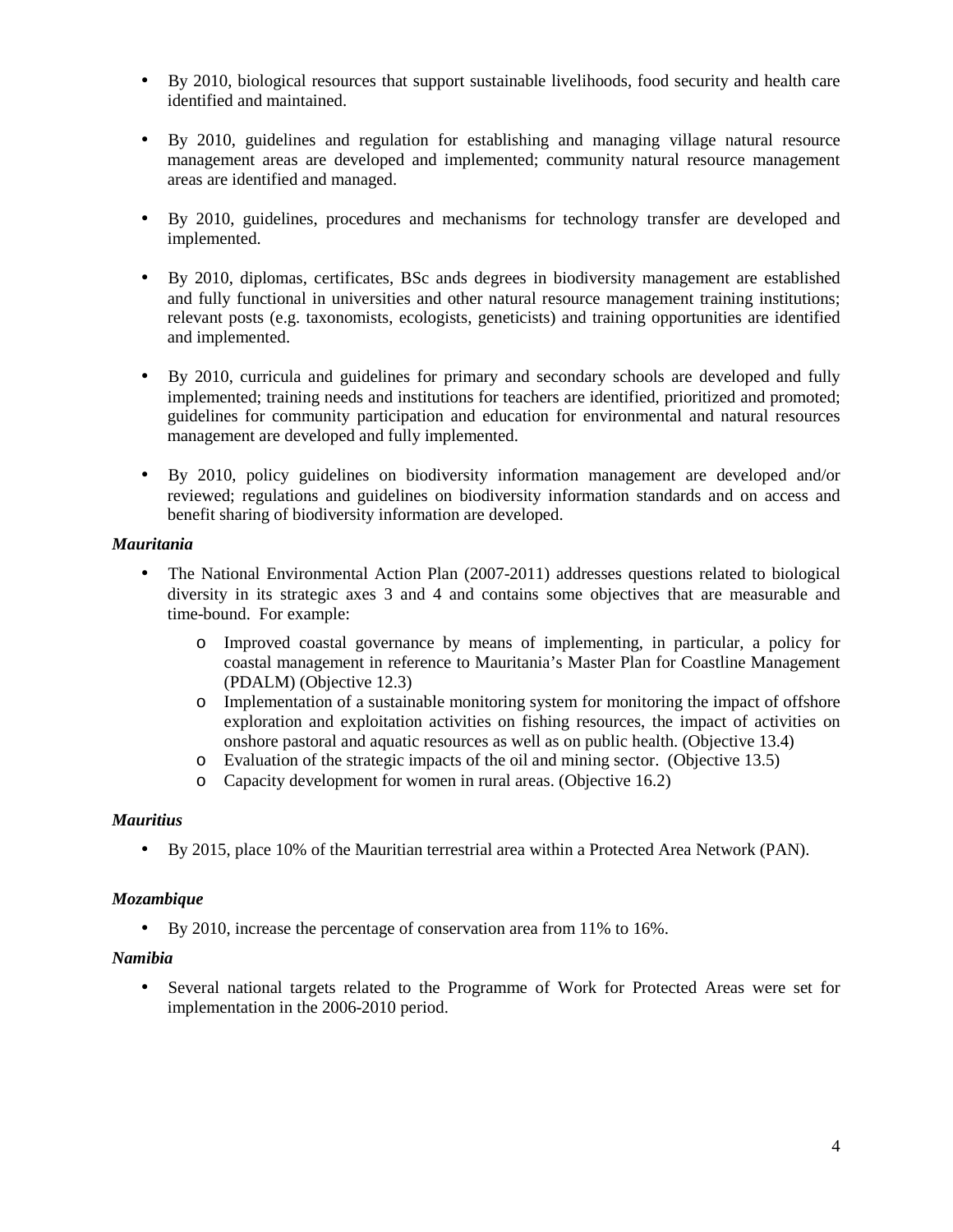# *Niger*

• Expand *in situ* and *ex situ* conservation of biological diversity to increase the surface of protected areas from 6.6% in 2004 to 10% by 2015, with improved biological diversity. (National objective contained in the Rural Development Strategy re Objective 1.1. of the 2010 target).

## *Nigeria*

• By 2011, as directed by the Government of Nigeria, oil companies in the country will stop gas flaring which is a major threat to biodiversity. (This target was originally set for implementation by 2010.)

## *Rwanda*

• Forest cover will be increased from 20% to 23% and annual wood consumption reduced by 30%, and soil erosion by 24%. (Economic Development and Poverty Reduction Strategy (2008-2012)).

## *South Africa*

• South Africa has a protected areas target of 8.7% (from currently 6.5%) by 2013 and 12% by 2028. NPAES contains 20-year targets for each of South Africa's 400 vegetation types to increase representation of ecosystems in the protected areas network (National Protection Area Expansion Strategy (NPAES)).

## *Uganda*

• Uganda has adopted many of global targets contained in the Global Strategy for Plant Conservation and the programme of work on protected areas.

# **AMERICAS**

## *Antigua and Barbuda*

- By 2010, develop national land use plan with areas identified for protection zoned and provide legal protection under the Physical Planning Act.
- By 2012, develop and implement the botanical garden plan.
- By 2012, prepare policy document and establish standards regarding biodiversity-based products derived from sources that are sustainably managed, and production areas that are managed consistent with the conservation of biodiversity.

### *Argentina*

• By 2015, the principles of sustainable development are integrated in all policies and programmes of the country which results in reversing the loss of natural (environmental) resources.

### *Brazil*

National 2010 biodiversity targets adopted by CONABIO

National Biodiversity Policy Component 1 – Knowledge of biodiversity - (GSPC Focal Area A)

• Target 1.1 - An expanded and accessible list of formally described species of Brazilian plants and vertebrates, and of invertebrates and micro-organisms, these possibly selectively developed, in the form of permanent databases.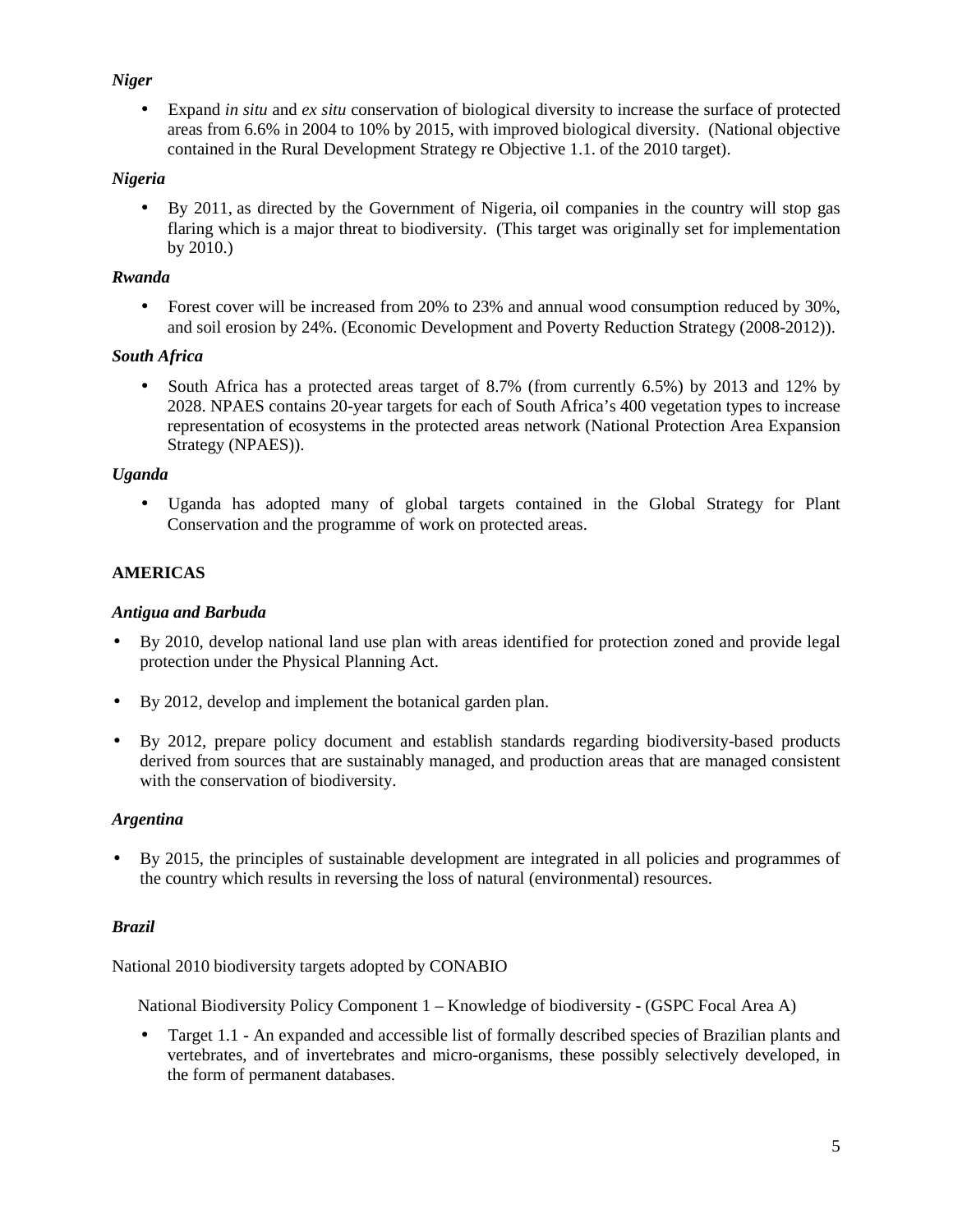- Target 1.2 National Taxonomy Programme established, aiming at a 50% increase in scientific records with an emphasis on new species descriptions.
- Target 1.3 Virtual Brazilian Biodiversity Institute created and the expansion of the Biodiversity Research Programme (PPBio) from Amazonia and the Caatinga to the remaining biomes in order to increase availability of information on biodiversity.

National Biodiversity Policy Component 2 –- Conservation of biodiversity (Focal areas 1 and 4 of the CDB framework of goals and targets)

Objective 1. Promote the conservation of the biological diversity of ecosystems, habitats and biomes

- Target 2.1 At least 30% of the Amazon biome and 10% of the remaining biomes and the coastal and marine zone effectively conserved through protected areas within the National Conservation Area System (SNUC).
- Target 2.2 Protection of biodiversity guaranteed in at least 2/3 of the Priority Areas for Biodiversity by means of SNUC Protected Areas, Indigenous Lands, and Quilombola Territories.
- Target 2.3 Temporary or permanent no-fishing zones, to protect fish stocks and integrated with protected areas, comprising 10% of the marine zone.

Objective 2. Promote the conservation of species diversity

- Target 2.4 All species officially recognized as threatened with extinction in Brazil the object of action plans and active advisory groups.
- Target 2.5 100% of threatened species effectively conserved in protected areas.
- Target 2.6 25% reduction in the annual rate of increase of threatened species of fauna on the National List and De-listing of 25% of species currently on the National List.
- Target 2.7 A preliminary national-level assessment of the conservation status of all known plant and vertebrate species and a selective assessment of invertebrates.
- Target 2.8 60% of threatened plant species conserved in ex situ collections and 10% of threatened plant species included in recovery and restoration programmes.
- Target 2.9 60% of migratory species are the object of action plans and 30% of these have conservation programmes implemented.

Objective 3. Promote the conservation of genetic diversity

- Target 2.10 70% of the genetic diversity of socio-economically valuable cultivated or exploited wild plant species and associated indigenous and local knowledge maintained.
- Target 2.11 50% of priority species under the Plants for the Future Project conserved *in situ* and on-farm.
- Target 2.12 60% of the genetic diversity of Brazilian wild relatives of cultivated plant species of the ten priority genera effectively conserved *in situ* and/or *ex situ.*

Objective 8. Maintain the capacity of ecosystems to deliver goods and services and support livelihoods

• Target 2.13 - Capacity of ecosystems within Priority Areas for Biodiversity to deliver goods and services maintained or increased.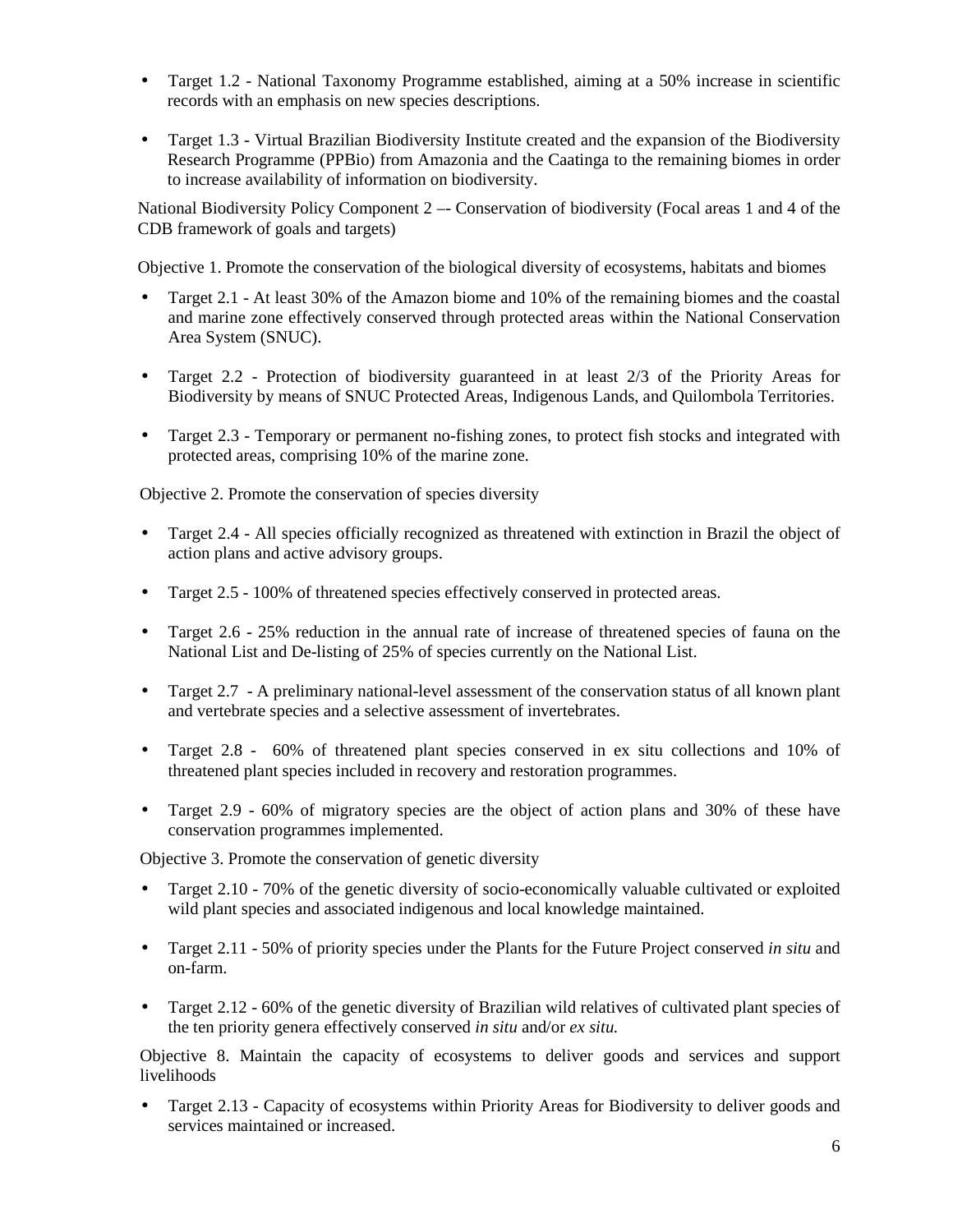• Target 2.14 - Significant increase in actions to support on-farm conservation of the components of agro-biodiversity that ensure maintenance of sustainable livelihoods, local food security and health care, especially for local communities and indigenous peoples.

National Biodiversity Policy Component 3 – Sustainable use of the components of biodiversity (CBD focal area 2)

Objective 4. Promote sustainable use and consumption

- Target 3.1 30% of non-timber plant products obtained from sustainably managed sources.
- Target 3.2 Recovery of at least 30% of main fish stocks through participative management and capture control.
- Target 3.3 40% of the area in Amazonia under forest management plans certified.
- Target 3.4 80% of Extractive Reserves and Sustainable Development Reserves benefit from sustainable management of fauna and flora species important for food or economically, with management plans prepared and implemented.
- Target 3.5 80% reduction in unsustainable consumption of fauna and flora resources in sustainable development protected areas .
- Target 3.6 o species of wild fauna or flora endangered by international trade in accordance with CITES provisions.
- Target 3.7 Significant reduction in illegal trade in fauna and flora species within Brazil.
- Target 3.8 80% increase in innovation and added value for new biodiversity-based products.
- Target 3.9 80% increase in new sustainable uses of biodiversity in medicine and foods leading to marketable products.
- Target 3.10 Significant increase in detection, control and repression of biopiracy.
- Target 3.11 Significant increase of investment in studies, projects and research on sustainable use of biodiversity.
- Target 3.12 80% increase in the number of patents deriving from components of biodiversity.
- Target 3.13 Support of the Commission for Coordination of Ecological and Economic Zoning for the preparation and conclusion of ecological and economic zoning plans for at least 50% of Brazilian states.

National Biodiversity Policy Component 4 – Monitoring, assessment, prevention and mitigation of impacts on biodiversity (CBD focal area 3)

Objective 5. Reduce pressures leading to loss of biodiversity, changes of use and land degradation and unsustainable use of waters

- Target 4.1 100% reduction in the rate of deforestation in the Atlantic Forest biome, 75% in the Amazonian biome and 50% in remaining biomes.
- Target 4.2 Overall reduction of 25% in the number of fires (heat spots) in each biome.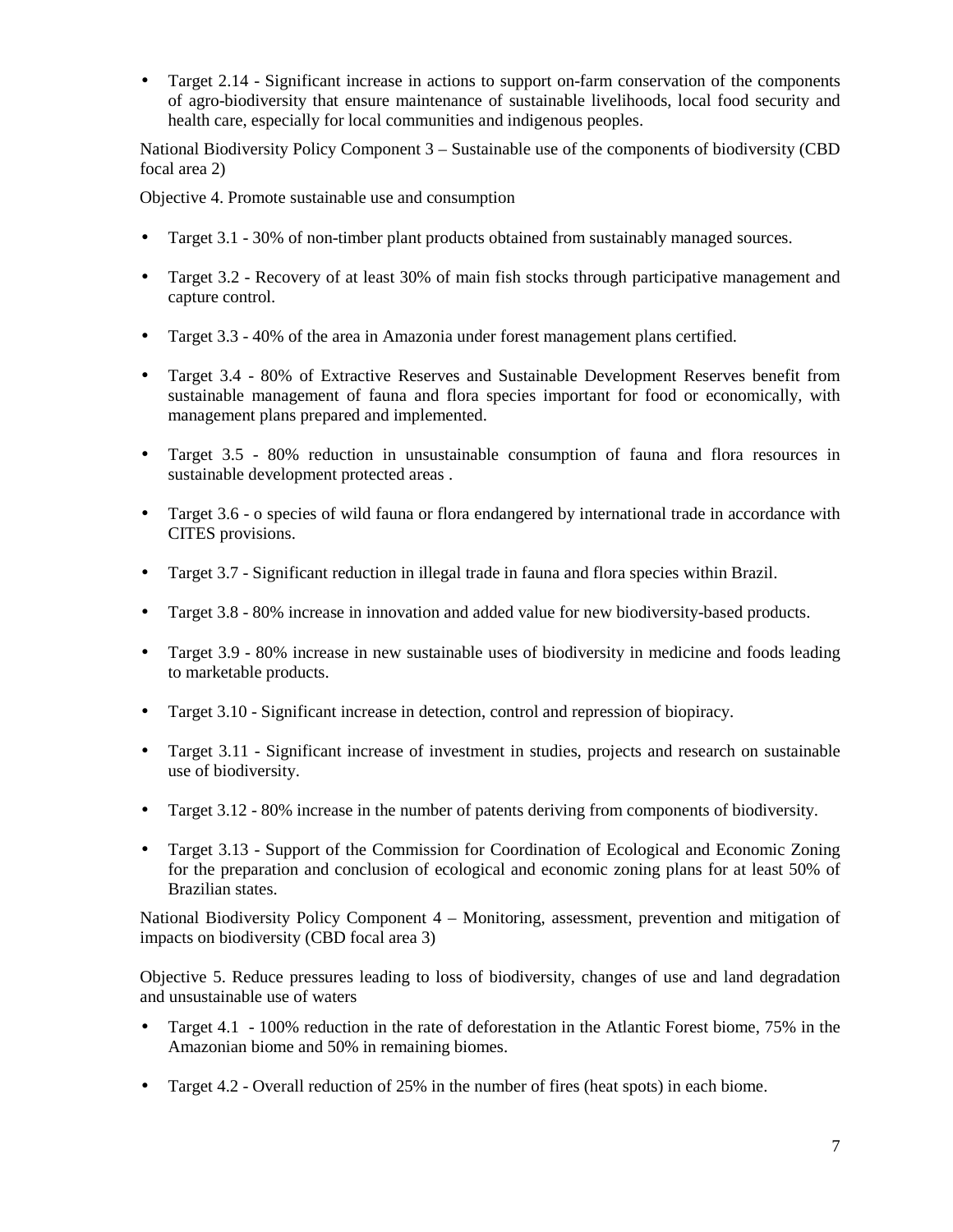• Target 4.3 - Creation and consolidation of a systematic and standardized nation-wide biodiversity monitoring network.

Objective 6. Control threats from alien invasive species

- Target 4.4 Action plans for prevention and control prepared for all species listed under the National Assessment of Alien Invasive Species.
- Target 4.5 Management plans implemented for the control of at least 25 of the principal invasive exotic species that threaten ecosystems, habitats or species in Brazil.

Objective 7. Address threats to biodiversity from climate change and pollution

- Target 4.6 50% of sources of water and soil pollution and their impacts on biodiversity controlled.
- Target 4.7 Support to bio-geographic studies to include the predictability of species occurrence associated with potential climate changes using Geographic Information Systems.

National Biodiversity Policy Component  $5 -$  Access to genetic resources, associated traditional knowledge and benefit sharing (CBD focal areas 5 and 6)

Objective 9. Maintain the socio-cultural diversity of indigenous and local communities

- Target 5.1 All public policies relevant to traditional knowledge implemented in accordance with Article 8(j) of the Convention on Biological Diversity.
- Target 5.2 Knowledge, innovations and practices of indigenous peoples and traditional communities protected.
- Target 5.3 100% of scientific and general publications deriving from access to traditional knowledge identify the origin of the traditional knowledge.
- Target 5.4 100% of cases of access to traditional knowledge include prior informed consent, obligatory sharing of knowledge generated and sharing of benefits.

Objective 10. Ensure the fair and equitable sharing of the benefits deriving from the utilization of genetic resources

- Target 5.5 Access and benefit sharing legislation, consistent with the Convention on Biological Diversity, approved by the National Congress and implemented and 100% of access and shipment activities conform to national legislation.
- Target 5.6 Benefits resulting from commercial utilization of genetic resources effectively shared fairly and equitably in support of biodiversity conservation.
- Target 5.7 100% of applications for patents on inventions of products or processes deriving from access to genetic resources and associated traditional knowledge include identification of origin and proof of authorized access.
- Target 5.8 Sharing of benefits in accordance with the International Treaty on Plant Genetic Resources for Food and Agriculture implemented in Brazil.
- National Biodiversity Policy Component 6 Education, public awareness, information and outreach on biodiversity (GSPC focal area D).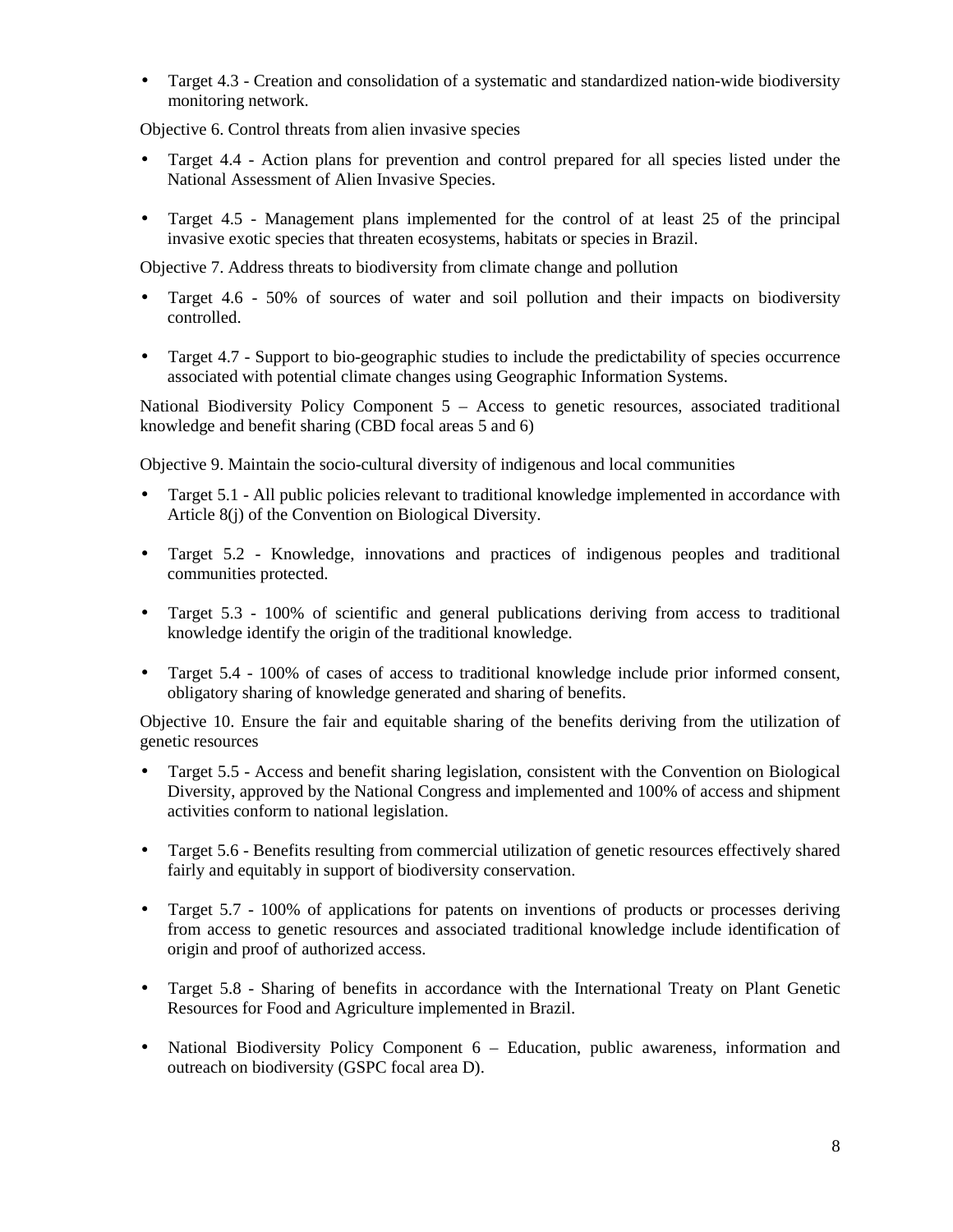- Target 6.1- Inclusion of the importance of biological diversity and the need for its conservation, sustainable use and benefit-sharing in communication, education and public awareness programmes.
- Target 6.2 Increased access to high quality information on conservation, sustainable use and sharing of benefits of biodiversity.
- Target 6.3 Establishment and strengthening of action networks for the conservation, sustainable use and sharing of benefits of biodiversity.

National Biodiversity Policy Component 7 – Increased legal and institutional capacity for biodiversity management (CBD focal area 7)

Objective 11. Parties have improved financial, human, scientific, technical and technological capacity to implement the Convention

- Target 7.1 New and additional financial resources, from public and private, domestic and international sources obtained and available for use in Brazil making possible the effective implementation of its commitments to the CBD programmes of work, in accordance with Article 20.
- Target 7.2 Implementation of initiatives that promote the transfer to Brazil of environmentally sustainable technologies developed in other countries for the effective implementation of the CBD programmes of work, in accordance with Article 20, paragraph 4 and Article 16.
- Target 7.3 Promotion of the exchange and transfer of environmentally sustainable technologies between developing countries for the effective implementation of the CBD programmes of work, in accordance with Article 20, paragraph 4 and Article 16.

### *Canada*

- Federal MPA agencies are presently working towards establishment of an additional 13 to 15 sites by 2012.
- In 2007, the Governments of Canada and Quebec set up a bilateral group on marine protected areas, with the common goal of establishing a network of new marine protected areas in Quebec by 2012.
- Quebec committed to protecting 12 per cent of its territory by 2015.

### *Chile*

- Chile has  $0.81\%$  of its marine territory represented in marine protected areas (as of 2006), and have set a target for 2015 to increase the ecosystems that are not currently represented in Marine Protected Areas.
- Chile notes that only a few of the targets and indicators adopted under the Convention on Biological Diversity, including for the 2010 target and the programme of work on protected areas, have been incorporated into the various biodiversity management instruments of Chile.
- Chile will have created a Comprehensive National Protected Area System with a framework that is financially sustainable and supports the management of public, public-private, and private protected areas in terrestrial, coastal, and marine areas by 2013.
- Chile set a national target to have at least 10% of its important ecosystems protected by 2010 and to improve the representativity of the ecosystems protected.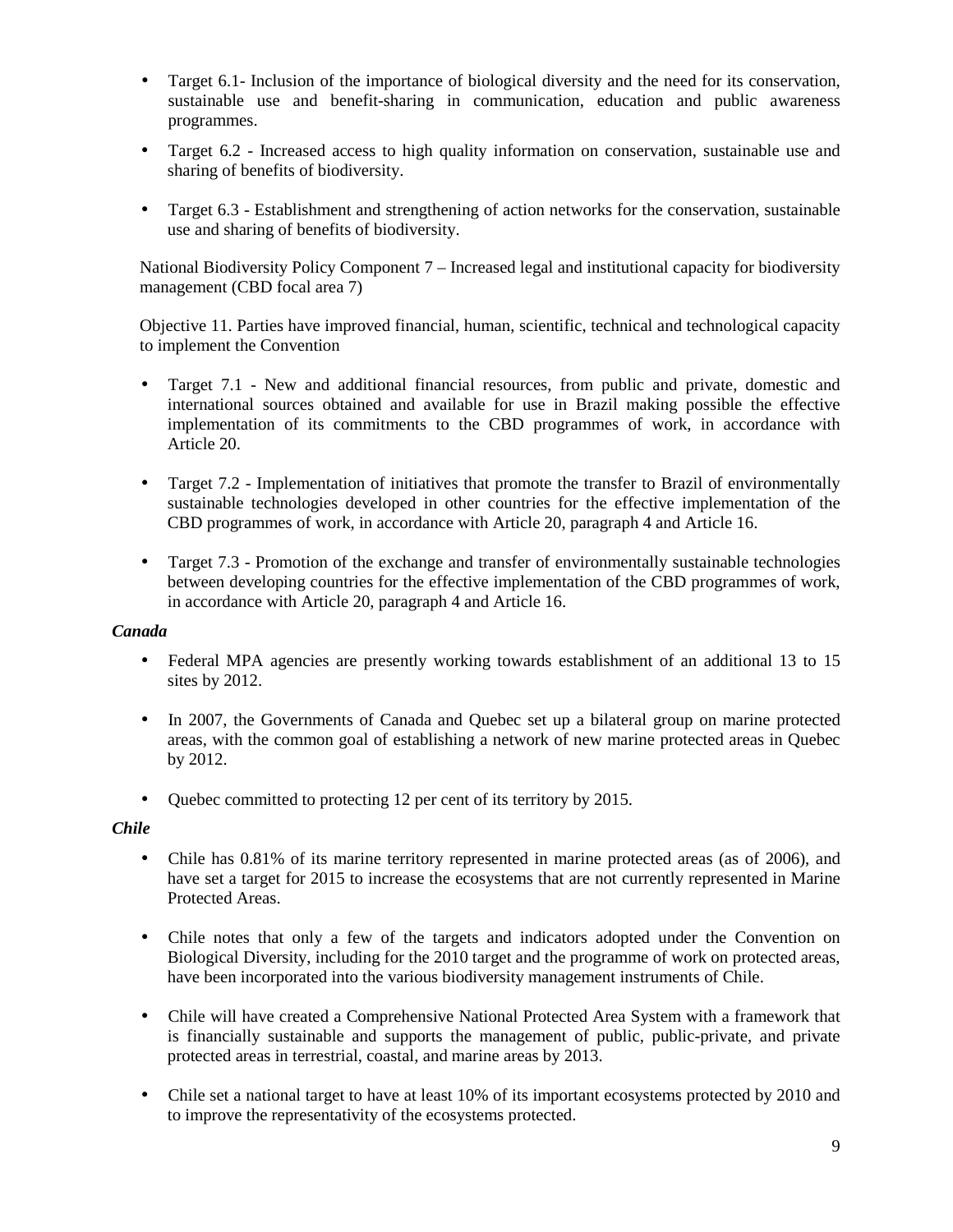## *Costa Rica*

National conservation targets for the protected areas system of Costa Rica

- By 2010, Costa Rica will have identified and mapped the conservation gaps in the terrestrial territory (analysing the respective conservation strategies) and will have initiated the process of consolidating 26% to 26.5% of the continental territory (into protected areas), a process that will be finalized in 2015. In addition, Costa Rica will promote other conservation strategies that will focus on areas outside of protected areas such as biological corridors and areas under payments for environmental services (PES).
- By 2010, Costa Rica has been able to establish a Protected Area system covering 26% of the continental surface and has initiated the process of reaching 26.5% coverage by 2015.
- By 2012 Costa Rica has identified and mapped the conservation gaps for its marine territory, analyzing the respective conservation strategies. Additionally Costa Rica has initiated the process of consolidating the marine protected areas, including implementation of management categories that include the sustainable use of resources, the participation of stakeholders, and spanning 17% of the corresponding surface (and taking into account the identified conservation gaps).
- By 2012, Costa Rica has 1% of the exclusive economic zone (17% of the territorial waters) declared in a management category, and is engaged in a process of increasing it to 2% by 2015.

National targets on management effectiveness

- By 2010, Costa Rica has an institutional framework for the supervision and evaluation of the national system of protected areas and is applying this tool in monitoring the effectiveness of management for 40% of the protected areas.
- By 2012, Costa Rica has applied the tool for monitoring the management effectiveness of 75% of the national system of protected areas.
- By 2012, the national system of protected areas has management plans for 70% of its areas.

National targets for climate change

- By 2011, Costa Rica has identified and mapped the potential impacts on biodiversity and ecosystem services, identified adaptive capacity, and identified the necessary management measures for protected areas in response to climate change and extreme weather events.
- By 2014, Costa Rica has identified and mapped (i) the impacts on biodiversity and ecosystem services that are potentially derived from adaptation measures and proposed or adopted mitigation measures to combat climate change and extreme weather events, and (ii) the necessary management measures for protected areas.
- By 2015, Costa Rica has formulated a strategy for the adaptation of protected areas and expected impacts on biodiversity and ecosystem services as a result of climate change, extreme weather events, and adaptation and mitigation measures adopted by the country. Furthermore, by 2015 Costa Rica is implementing the strategy in a pilot area.
- By 2015, Costa Rica is implementing the Ecological Monitoring Programme for Protected Areas and Biological Corridors (PROMEC-CR) as a mechanism for monitoring and evaluation of the status of biodiversity conservation and ecosystem services as well as a dynamic and adaptive planning mechanism for climate change and extreme weather events.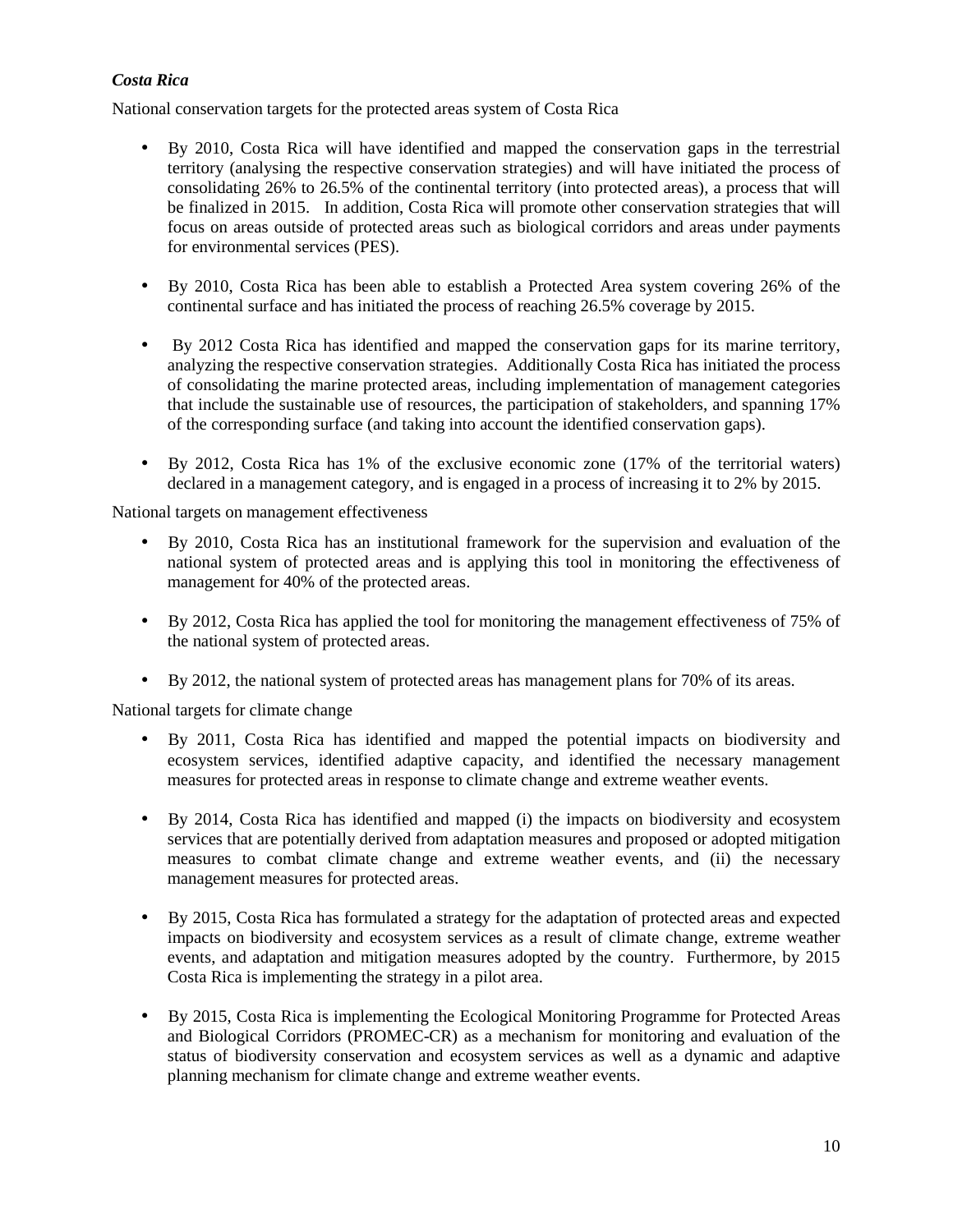National targets for transboundary protected areas

• By 2012, Costa Rica has established an management scheme for the La Amistad International Park (Costa Rica and Panama) and the Eastern Tropical Pacific Marine Corridor (Corredor Marino del Pacífico Este Tropical) (Costa Rica, Panama, Colombia, and Ecuador).

# *Cuba*

Cuba reports on what has been accomplished thus far under each of the goals of the 2010 target as well as across programmes of work of the Convention:

- The areas where Cuba has worked with more intensity are goals 1, 2, 3, 9 and 11, which will be attained without difficulty by 2010;
- Goals 4, 5 and 8 can reach a high level of fulfilment for 2010;
- Goals 6, 7 and 10 related to management and control of invasive alien species, climate change considerations in relation with biodiversity, and access to the genetic resources and benefits distribution, are already identified under the national work priorities and will only reach a partial level of fulfillment for 2010;

Most of the quantitative numbers (percentages) provided fall under goals 1 and 2 of the 2010 target. For the Biodiversity Plan of Action:

- Under goal 1 the Plan of Action included completing a gap analysis of species and/ or ecosystems that were underrepresented in their protected area system, with the goal of declaring representation of these species and/or ecosystems by 2010 for terrestrial areas and 2012 for marine areas.
- Approve 80% of the protected areas of national significance, 60% of the protected areas of local significance, and guarantee the coverage of 80% of the habitats and species of the country, with an emphasis on unique habitats, endemic or threatened species and areas that guarantee connectivity of the system.

For the National Environment Strategy:

- Reach 10% of the increase in the effectiveness in the management of protected areas.
- All species that are object of exploitation (that are used?) to have management plans by 2010.
- Increase 7% of the national territory which is included in the SNAP to cover a total area of 11.4% by 2010.
- Increase 12% of the national territory included in the national system of marine protected areas, to cover 15% of the national territory by 2010 (Se incrementa en un 12% el area de lat plataforma insular del territorio nacional comprendida en el Sistema Nacional de AMP, el cual abraca para el 2010 una superficie total del 15% de dicho territorio.

# *Dominican Republic*

Referring to the CBD targets for the protected areas programme of work:

- Target 1.1 (global network of comprehensive and representative regional PA system established) the Dominican Republic will do this for terrestrial areas by 2010, and marine areas by 2012.
- Target 1.2 the Dominican Republic will do this by 2015, employing the ecosystem approach.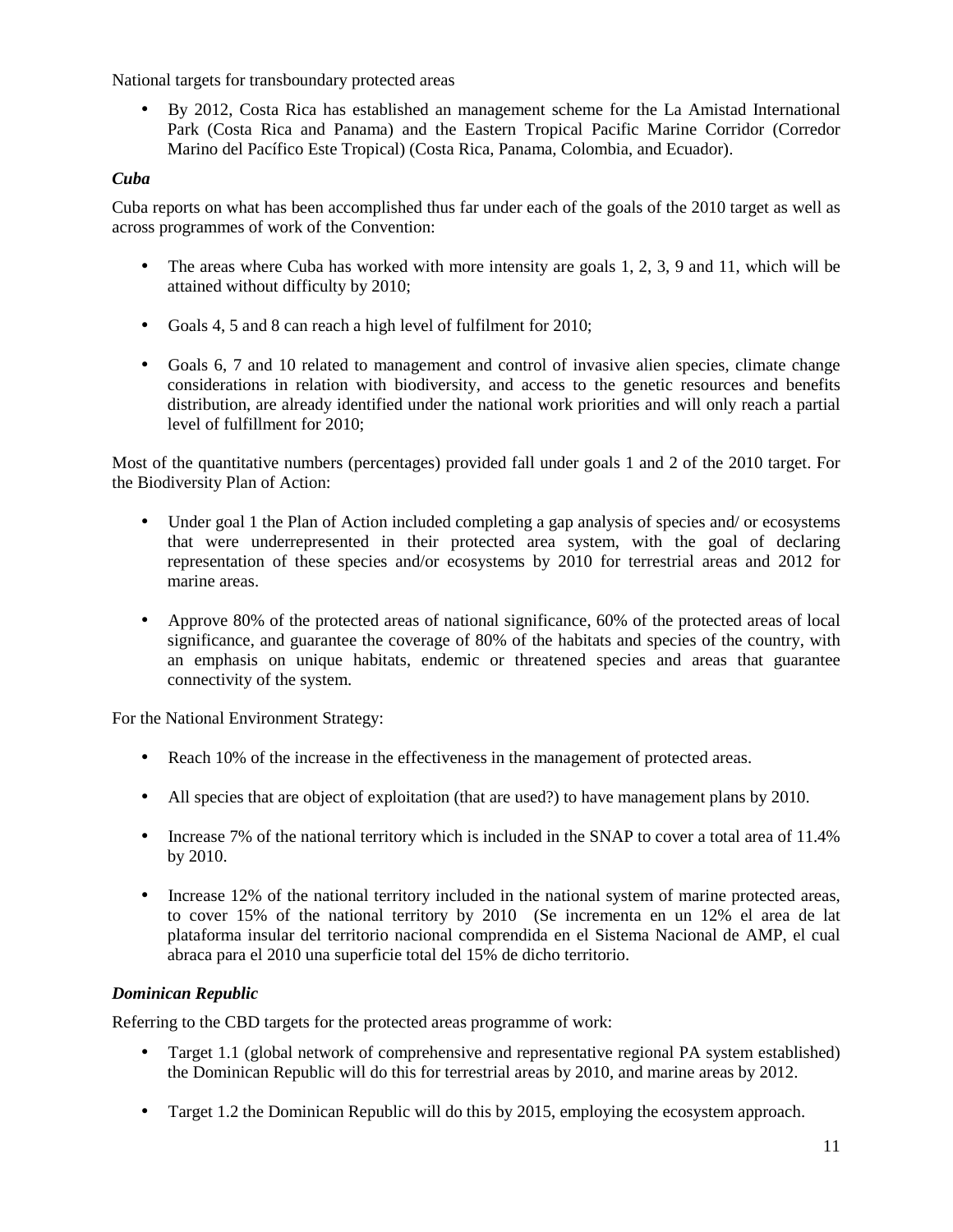- Target 1.3 (transboundary PAs) the Dominican Republic will create and strengthen transborder Protected Areas by 2010/2012 – also with a goal to strengthen regional cooperation.
- Target 1.4 (effective management in place for PAs) the Dominican Republic says that by 2012 all protected areas will have "efficient management" based on science, participatory processes, management strategies, etc.
- Targets 3.2 and 3.3. (on capacity-building and technology transfer) DR notes that programmes will be executed for 2010.
- Targets 4.2 and 4.3 (on evaluation) the Dominican Republic plans to meet these by 2010.

### *El Salvador*

- In May of 2010, the Ministry of Environment and Natural Resources initiated the 2010-2020 Plan of Action for the Conservation of Turtles Marine in El Salvador, incorporating high-priority actions for implementation during next the ten years by key actors (i.e. local governments, NGOs, local community associations, representatives of private fishing companies, tourism and restaurant industries, international financiers, Ministry of Agriculture and Livestock Farming, Ministry of Tourism, National Civil Police of the Division of Tourism and Environment, District Attorney's Office, etc.). The plan defines five strategic targets identified by the sectors in a participatory manner and aims to contribute to the conservation of marine turtles and local development.
- By 2010, generate and systematize information related to ecosystems, priority species and protected area management which can be used as a tool to monitor and implement decisions related to conservation areas.

### *Grenada*

- The Government made a public pronouncement to effectively protect 25% of its terrestrial and near shore coastal areas by 2020.
- Grenada has signed into a Caribbean-wide initiative named the Caribbean Challenge Initiative that proposes to effectively protect 20% of their marine and coastal habitats by 2020.

### *Guatemala*

• They are analysing the NBSAP (in their chapter 2) in terms of the goals under the 2010 biodiversity target. However, no quantitative 2010 or post 2010 targets were specified.

### *Panama*

• In accordance with the 2010-2014 work plan and a target contained in an agreement between the Environmental Economics Unit and the Direction for Protected Areas and Wildlife, assess 12 additional protected areas (approximately 2 per year) to complete an assessment of 33 protected areas in total, with technical cooperation provided by a multidisciplinary team from the National Environment Authority.

# *Venezuela*

• The 'Misión Árbol' (Tree Mission) project is set for implementation between 2010 and 2013 and is a revolutionary initiative to conserve threatened flora, foreseeing the reforestation of approximately 69,000 hectares with native species of flora in the states of Táchira, Barinas, Mérida, Trujillo, Portuguesa, Anzoátegui and Sucre.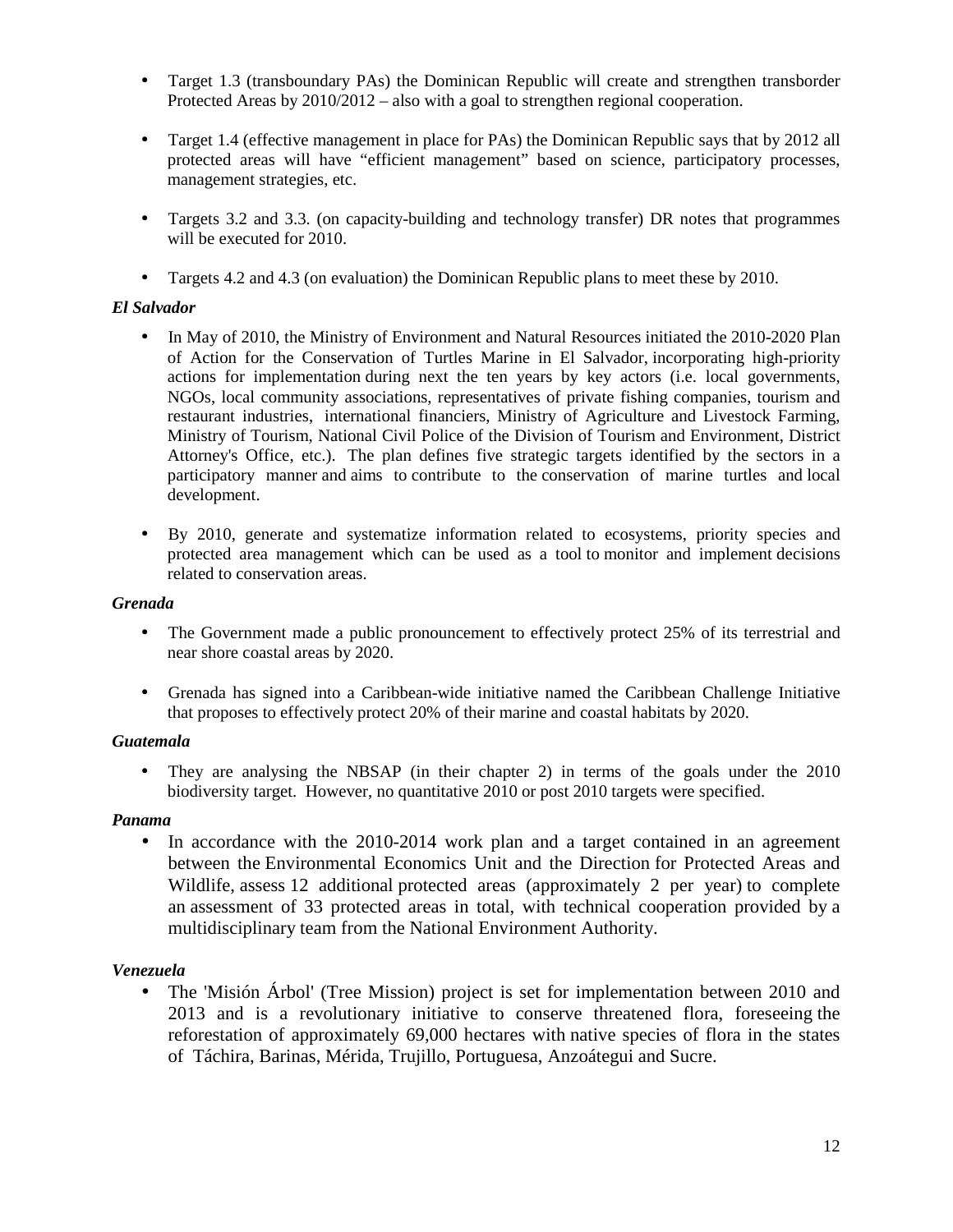# *Afghanistan*

- By 2012, legal and regulatory frameworks and management services for "green" issues, including natural resource management, will be established and implemented. (National Environment Protection Strategy for Afghanistan).
- By 2020, the principles of sustainable development will be integrated into country policies and programmes and the loss of environmental sources will be reversed. (Millennium Development Goals: Vision 2020).

## *Australia*

A revised strategy for the 2010-2030 period was agreed in October 2010 and contains the following 10 interim national targets for implementation in the first five-year period (i.e. by 2015):

- By 2015, achieve a 25% increase in the number of Australians and public and private organisations who participate in biodiversity conservation activities.
- By 2015, achieve a 25% increase in employment and participation of Indigenous peoples in biodiversity conservation.
- By 2015, achieve a doubling of the value of complementary markets for ecosystem services.
- By 2015, achieve a national increase of 600,000 km2 of native habitat managed primarily for biodiversity conservation across terrestrial, aquatic and marine environments.
- By 2015, 1,000 km2 of fragmented landscapes and aquatic systems are being restored to improve ecological connectivity.
- By 2015, four collaborative continental-scale linkages are established and managed to improve ecological connectivity.
- By 2015, reduce by at least 10% the impacts of invasive species on threatened species and ecological communities in terrestrial, aquatic and marine environments.
- By 2015, nationally agreed science and knowledge priorities for biodiversity conservation are guiding research activities.
- By 2015, all jurisdictions will review relevant legislation, policies and programs to maximise alignment with Australia's Biodiversity Conservation Strategy.
- By 2015, establish a national long-term biodiversity monitoring and reporting system.

### *Belarus*

The revised Belarusian Strategy on the Conservation and Sustainable Utilization of Biological Diversity (2011-2020), and accompanying Action Plan for implementation by 2015, was adopted in November 2010. Organizations responsible for implementation of activities by specific timeframes are identified in the Action Plan.

## **ASIA**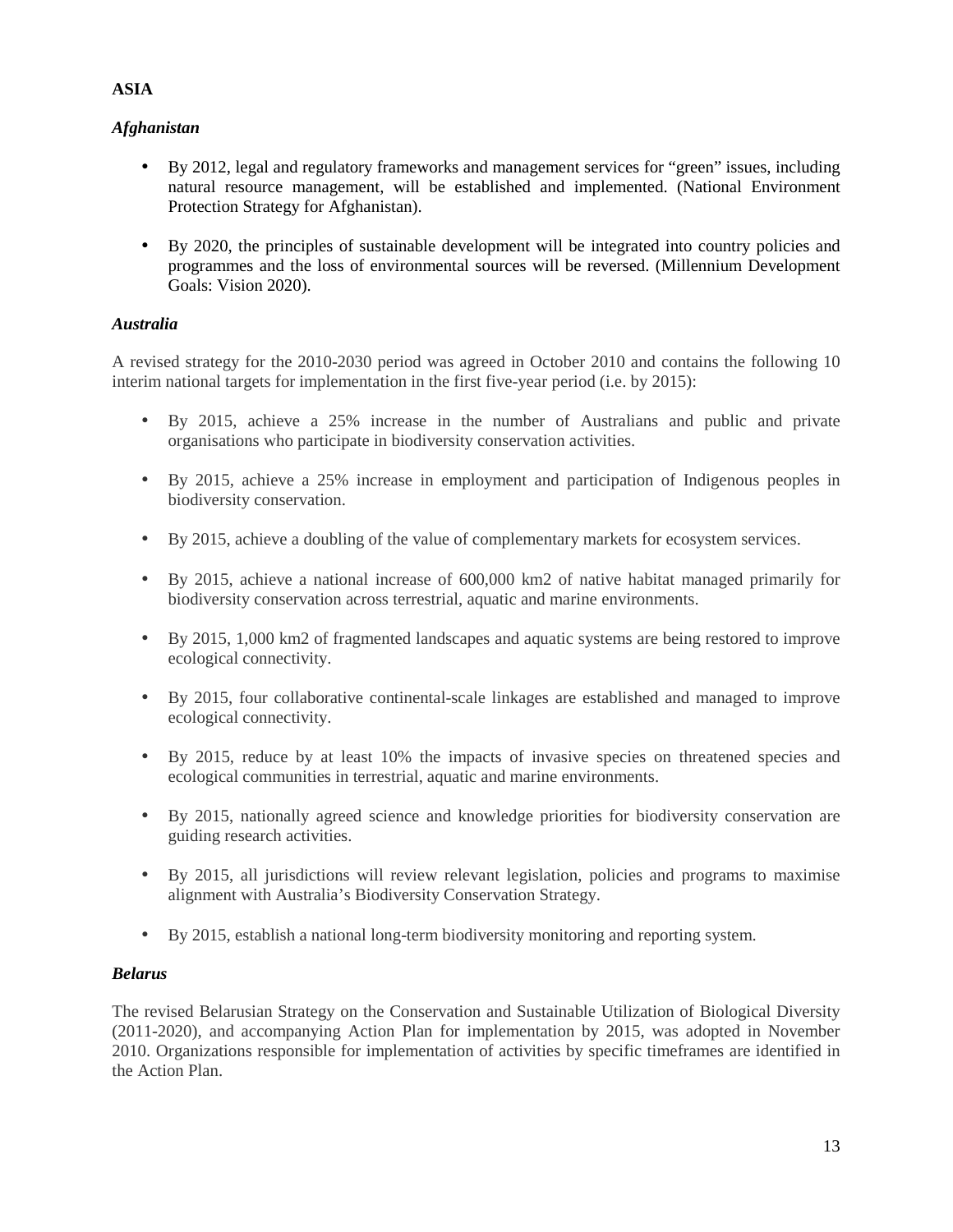# *Bhutan*

- Bhutan's Constitution requires the Government to ensure at least 60% of forest cover in perpetuity. By 2013, four of the planned 10 protected areas will be established, with 6 already established. (National Tenth Five-year Plan 2009-2013).
- One strategic goal of Country Vision 2020 is "to improve living standard through increasing economic growth, improving environmental quality and conserving biodiversity". (Country Vision 2020).
- By end of 2013, over 49.5% of the country's land area representing all the ecosystems will be under protected areas thereby ensuring survival of all the representative species. (National Tenth Five-year Plan 2009-2013).

# *Cambodia (targets below mostly from Cambodia's MDGs)*

- Maintaining forest coverage at the 2000 level of 60% of total land area through 2010 and 2015.
- Maintaining the surface of 23 protected areas at the 1993 level of 3.3 million ha through 2015.
- Maintaining the surface of 6 new forest-protected areas at the present level of 1.35 million ha through 2015.
- The number of community-based fisheries will be increased from 264 in 2000 to 589 in 2015.
- By 2010, comprehensive and ecologically representative national and regional systems of terrestrial protected areas will be completed, and that of marine protected areas by 2012.
- At least 840 ha of coral and 9,000 ha of sea-grass will be under sustainable management by 2016.
- By 2012 20% of the nation's forests will be managed by local communities.
- The fuel wood dependency of households will be reduced from 92% of 1993 to 52% in 2015 and 61% by 2010.

# *China*

- By 2020, an energy/resource-efficient and environmentally friendly industrial structure, growth and consumption patterns will be basically established. (Scientific Development Vision).
- By 2012, the forest coverage will be increased to 20% of the total country land area. (National  $11<sup>th</sup>$  Five-Year Plan 2008-2012).
- By 2020, the forest coverage will be increased to 23% and exceed 26% by 2050. (State Council Decision on Accelerating Forestry Development).
- By 2010, the area of nature reserves will account for 14% of the total land area of the country, and by 2030, for 16.8%, and by 2050, for 18%. (National Programme for Wildlife Protection and Nature Reserves).
- By 2030, the ecological deterioration will be completely halted. (National Ecological Conservation Plan).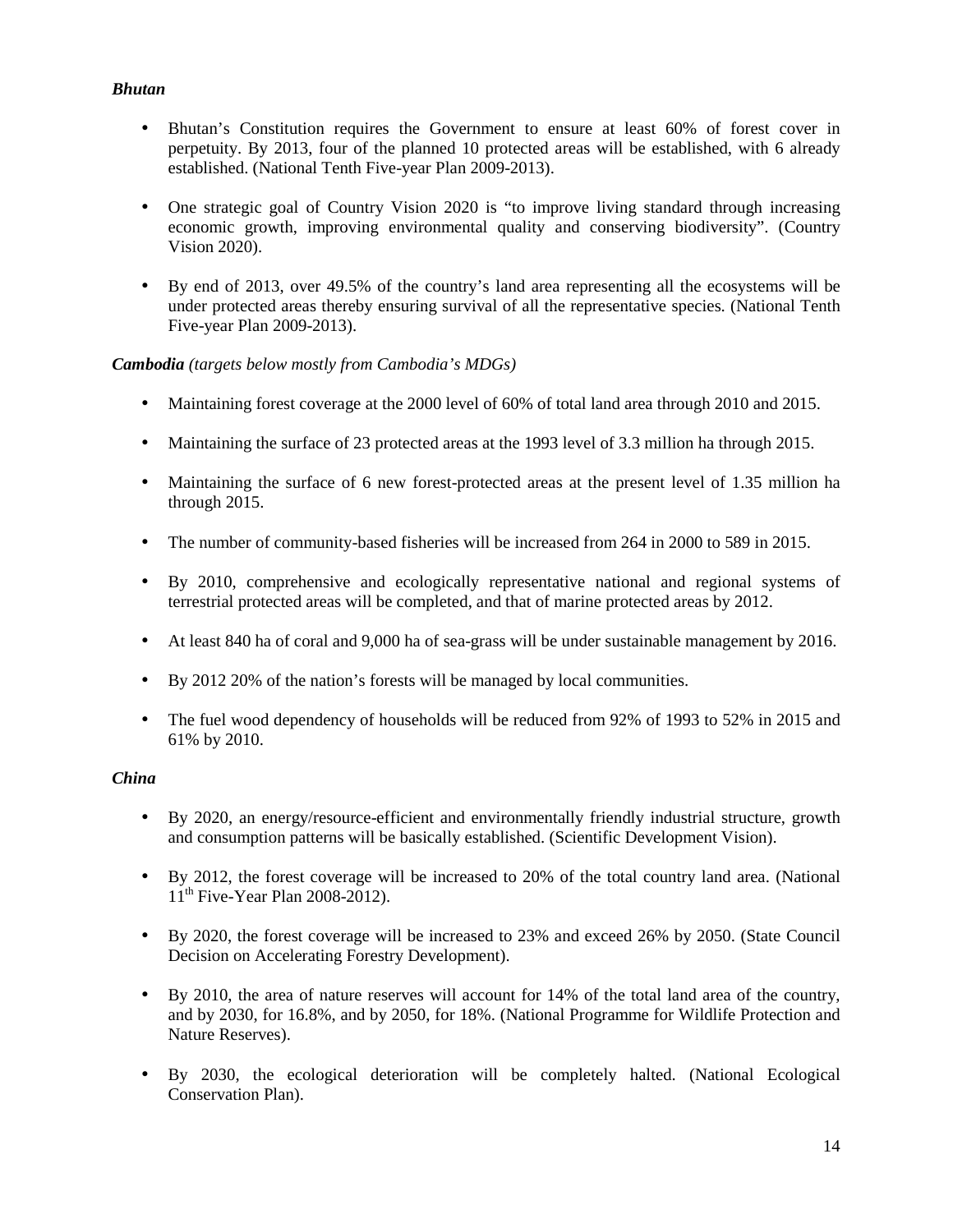- By 2015, the loss of biological resources will be controlled. (National Programme for Conservation and Use of Biological Resources).
- By 2030, the forest protected areas will account for about 15% of the total land area of the country. (National Plan for Forest Protected Areas).
- By 2030, 713 wetland sites and 80 sites of international importance will be established, protecting 90% of wetlands of the country. (National Plan for Wetland Conservation).
- By 2020, grassland environment will be significantly improved. (National Plan for Grassland Conservation).

# *Cook Islands*

• Several key strategic targets relevant to the CBD targets were incorporated in the 2007-2010 National Sustainable Development Plan under Goal 4 (Sustainable Use and Management of Environment and Natural Resources Strategies) and set for implementation during this timeframe by various agencies. Examples of issues addressed by the targets included a review of the Corporate Plan of the Ministry of Marine Resources; development and implementation of Inshore Fisheries and Integrated Coastal Zone Fisheries Management, in partnership with key stakeholders; preparation and implementation of the Offshore Fisheries Industry Development Plan for marketing, product development and capacity building in partnership with the fishing industry and stakeholders.

## *Cyprus*

• The Water Framework Directive (2000/60/EC) has been transposed into legislation which sets out the basic principles for a sustainable water policy and the protection of the aquatic environment. The main objective of the Directive is to achieve, by 2015, good status of all water, with a view to protecting all rivers, lakes, coastal waters and groundwater, including the application of a management plan for the river basin; to reduce and control pollution from all sources, including agriculture, urban areas, etc.; and to apply the requirements of water pricing policies, ensure that the polluter pays and balance interests regarding water dependence.

# *Fiji*

• Several priorities for implementation by 2010 were established on the themes of forestry conversion, invasive species, inshore fisheries, coastal development and species conservation.

### *India*

• By 2012, forest and tree cover will be increased to 33% (from 23.39% presently).

# *Indonesia*

- To increase marine conservation areas from 4.7 million ha in 2003 to 10 million ha in 2010, and to 20 million ha in 2020. (IBSAP 2003-2020).
- 60% of threatened plant species will be conserved through *ex situ* conservation by 2010.
- To reduce and stop the rate of biodiversity degradation and extinction at national, regional and local levels within 2003-2020, along with rehabilitation and sustainable use efforts. (Biodiversity Management Action Plan).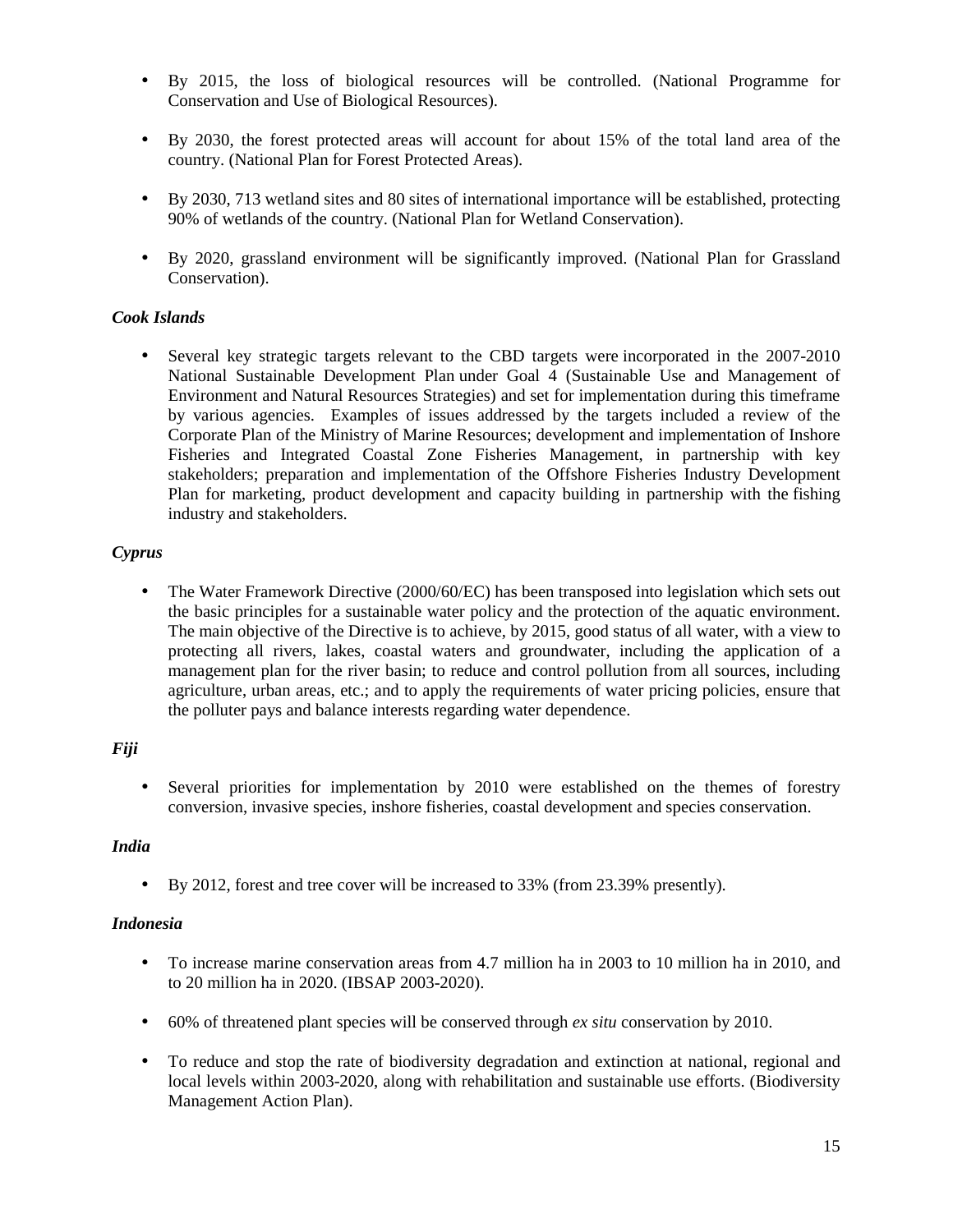# *Japan*

- By 2012, 60% of the land area will be covered by the national ecosystem monitoring system, through implementation of "1000 Monitoring Sites".
- By 2012, 50% of endangered plants will be conserved.
- Japan's third biodiversity strategy (adopted in 2008) sets a "centennial plan" for ecological management of national land, with three qualitative targets.

# *Jordan*

• By 2012, the coverage of protected areas will reach 12% of the total land area of the country and 15% by 2017.

# *Lao PDR*

- By 2015, stop slash-burn cultivation.
- By 2020, a total area of 500,000 ha for industrial tree plantations will be established for pulpwood and agriculture products like rubber and sugarcane (WWF GMLCP target).
- By 2020, maintain a healthy and productive forest cover as an integral part of the rural livelihood system with a sustained increase in forest cover up to 70%.

# *Micronesia (Federated States of)*

The following targets are contained in the 2004-2023 FSM National Strategic Development Plan (SDP):

- By 2020, at least 20% of the nation's coral reefs are protected as "no-take" reserves.
- By 2010, deforestation/ agricultural conversion rates are decreased to 0%.
- By 2010, 50% of FSM municipalities legally designate at least one marine or terrestrial site (using the ABS sites identified in ecoregional plan developed under the NBSAP) as a conservation area.

# *Kazakhstan*

- By 2010, extend the area of PAs to 8.5% of the territory of the country and ensure protection of critical ecosystems.
- By 2010, develop and implement a conservation program for species which are prone to reduction in ranges of growth or number as a result of overexploitation, anthropogenic impact or natural conditions.
- By 2010, develop and implement the programme for conservation and rational use of genetic resources of valuable, indigenous and perspective wild and domestic species/ breeds of plants and animals.
- By 2010, develop economic and regulatory mechanisms that will provide for government support (tax preferences, loans, programmes, credits, funds) for the development of farms and enterprises producing local biodiversity-based resources.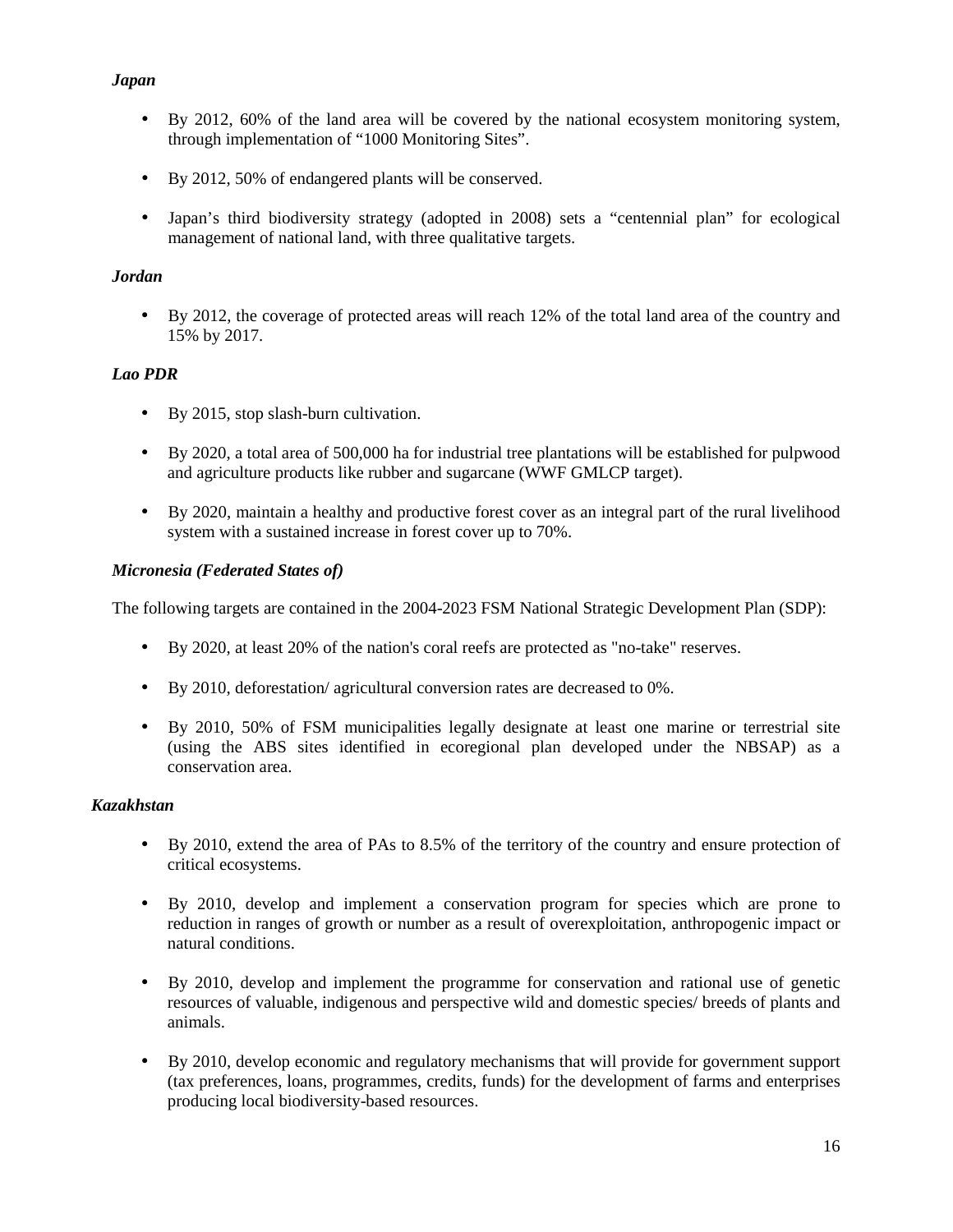- By 2010, withdrawal quotes are established in accordance with scientific recommendations and based on monitoring assessments of populations, and withdrawals of biological products are under public and social control.
- By 2010, include rare and endangered plant species growing in Kazakhstan in the International Red Book and in the CITES list.
- By 2010, develop modern criteria for including/excluding species in/from the Red Books.
- By 2010, at the national and subnational levels, important biodiversity sites (habitats, breeding sites, migration paths of rare, endemic and relic species) have been identified and categorized as conservation land.
- By 2010, criteria for alien species are developed, lists are prepared, pathways of invasion and locations are identified and control actions are developed.
- By 2010, a programme has been developed and measures have been implemented to control alien species threatening biodiversity and environmental safety and alien species are being monitored.
- By 2010, the State is encouraging and providing economic support (credits, loans, programs) to residents, farmers and tenants involved in the collection and processing of natural resources on the basis of careful use of local biological resources, development of ecological, ethnographic, hunting tourism and services associated with them.
- The Concept of Transition of Kazakhstan to Sustainable Development for the 2007-2024 period was approved by Presidential Decree in 2006. The concept aims to increase the environmental sustainability index to 10% by 2012, 15% by 2018, 25% by 2024.

### *Maldives*

• Maldives adopted the global framework of 2010 biodiversity targets and did not set any national targets.

### *Malta*

• In regard to freshwater resources, adopt a policy with the aim of ensuring the utilisation of water resources in a manner that is environmentally and economically sustainable, while safeguarding the water needs of the population, and of the agricultural, commercial and industrial sectors, and achieve good quantitative status by 2015.

### *Mongolia*

• The goal of National Programme on Special Protected Areas (approved by the Parliament in 1998) is to increase coverage of protected areas up to 30% of the total land area.

### *Myanmar*

- By 2031, the permanent forest estate will remain 40% of the total country area. (National Forest Master Plan 2001-2031).
- By 2010, the coverage of the protected areas systems will be increased to 10% of the total land area. (National Sustainable Development Strategy).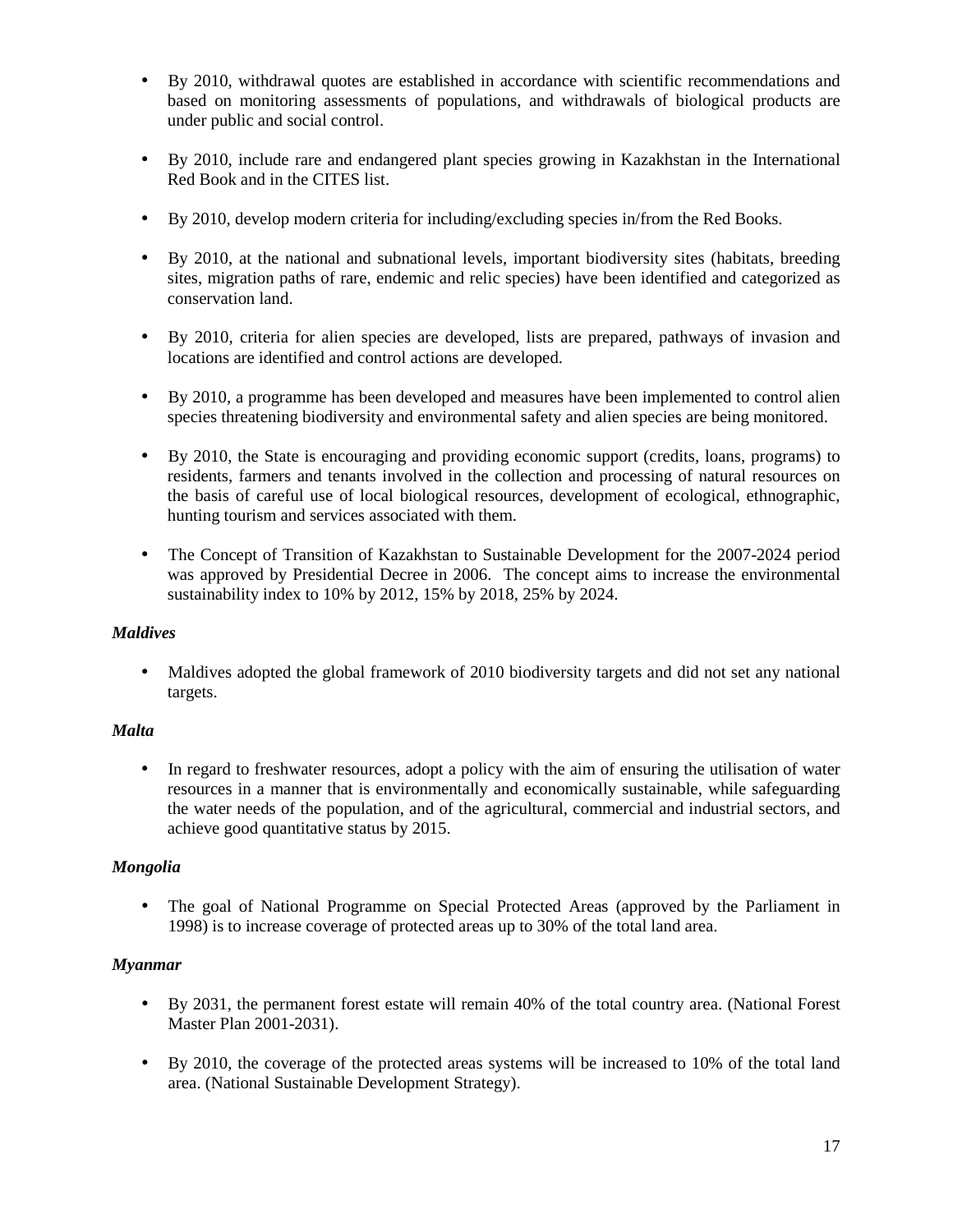# *Nepal*

• By 2010, at least 40% of the lands will be maintained under forests and shrub lands.

# *Philippines*

• By 2010, the forest cover aims at an increase to 19% of the total land area.

# *Republic of Korea*

- By 2012, Korea will designate the demilitarized zone (DMZ) as a UNESCO Biosphere Reserve.
- By 2014, a plan will be developed for protection of island ecosystems and specific islands designated for conservation.
- By 2015, a system of marine protected areas will be established.

## *Singapore*

- By 2012, improve carbon intensity (i.e. CO2 emission per GDP Dollar) by 25% from 1990 level.
- By 2012, reduce per capita domestic water consumption to 155 litres/day.
- By 2012, increase the overall waste recycling rate from 44% to 60%.
- By 2014, reduce the ambient Particulate Matter (PM) 2.5 level to within an annual average of 15µg/Nm3.

# *Sri Lanka*

- By 2009, Sri Lanka should have a well established protected area network system, having adequate representation of the diverse ranges of biodiversity found in the country.
- National Forestry Sector Master Plan till 2020 puts great emphasis on biodiversity and establishment of protected areas by different categories (strict conservation, non-extractive use, management of multiple use forests for sustainable production of wood and management of forests with community participation).

### *Viet Nam*

- By 2010, the forest cover aims at an increase to 42-43% of the total land area.
- A system of 15 marine protected areas has been proposed.
- Biodiversity conservation, wetland and forest resources protection, sustainable use of natural resources and management capacity building have been included in the country's Orientation Towards 2020.

### *Yemen*

- By 2012, a list of most dangerous alien invasive species will be eradicated and controlled.
- By 2012, all environmental themes will be incorporated into curriculum of universities and schools.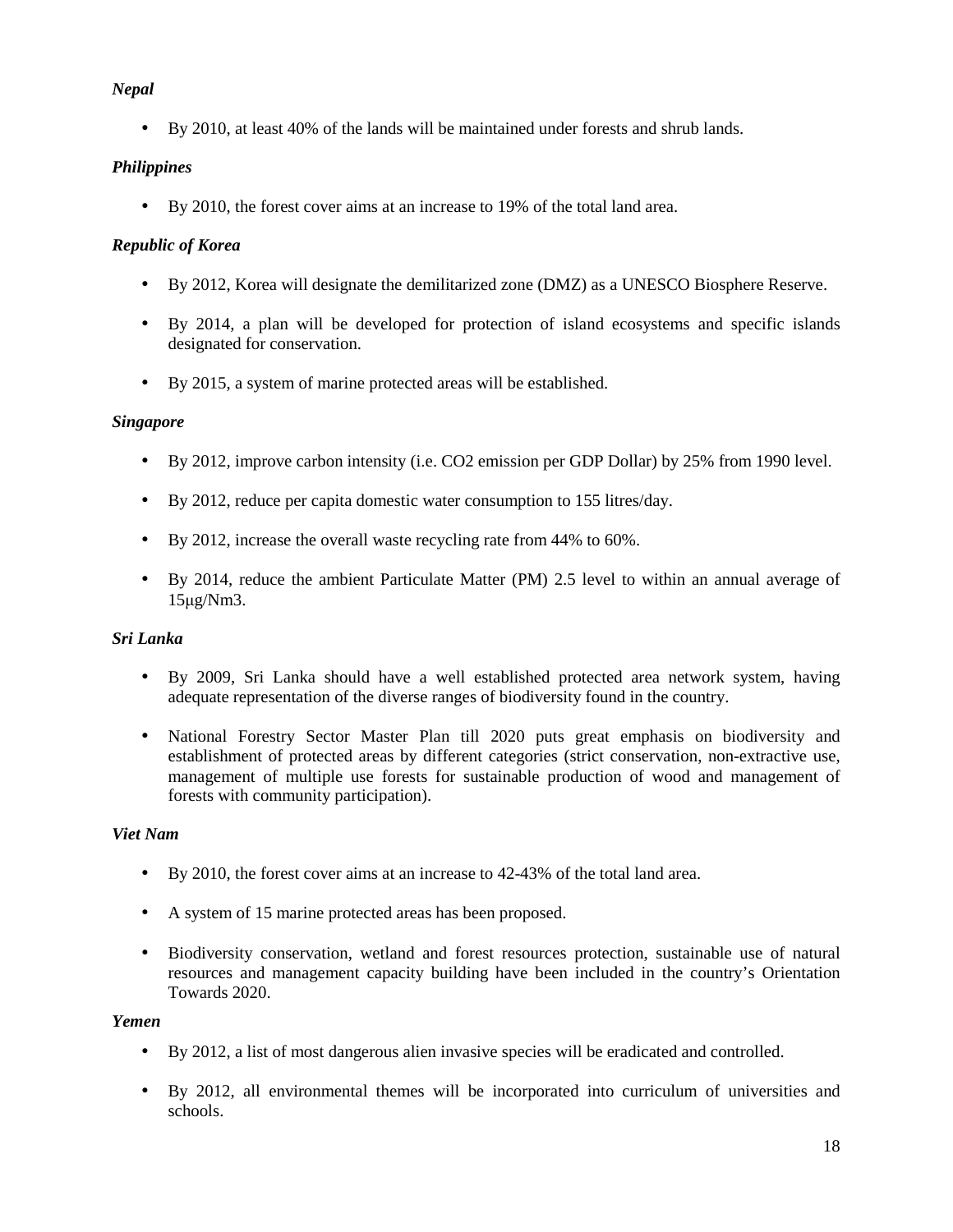- By 2015, the principles of sustainable development will be integrated into country policies and programmes and the loss of environmental resources reversed. (MDG)
- Development and implementation of sustainable management and monitoring programmes for water and land resources, agriculture, coastal zone, biodiversity and waste management. (Vision 2025).

# **EUROPE**

## *Albania*

- By 2013, further increase the surface coverage of protected areas to 17% .
- The Environmental Cross-cutting Strategy adopted in 2007, for the period up to 2013, promotes the integration of the concept of sustainable development sectorally and cross-sectorally.

### *Austria*

• By 2011, elaborate a national adaptation strategy to climate change.

## *Belgium*

• Walloon region: by 2013, a framework decree on nature covering all components of the regional territory will be adopted. 6,500 ha of forests must be designated as reserves by 2013.

## *Bulgaria*

• By 2013, in accordance with the 2007-2013 National Development Plan for Biological Agriculture, manage at least 8% of used agricultural land through the application of biological production methods.

# *Czech Republic*

- The State Environment Policy has included an objective of increasing the share of organic farming out of agricultural land areas to at least 10% by 2010.
- National Forest Programme (2008-2013) provides a concept of exercise of sustainable forest management by the long-term improvement of competitive ability of forest management.

# *Denmark*

• The Environment and Nature Plan Denmark up to 2020. The aim of the plan is to secure not only a better environment and climate, but also more areas of nature of a high quality that are accessible to everyone. Specifically 19,000 tonne reduction in nitrogen discharge to the aquatic environment from 2010 to 2015. 210 tonne reduction in discharge of phosphor to the aquatic environment from 2010 to 2015.

### *Estonia*

• Nature Conservation Development Plan until 2035: the number of threatened species and threats imposed to them will not increase.

### *European Union*

- Risks to soil biodiversity in the European Union substantially reduced by 2013
- Substantial progress made towards 'good ecological status' of freshwaters by 2010 and further substantial progress made by 2013.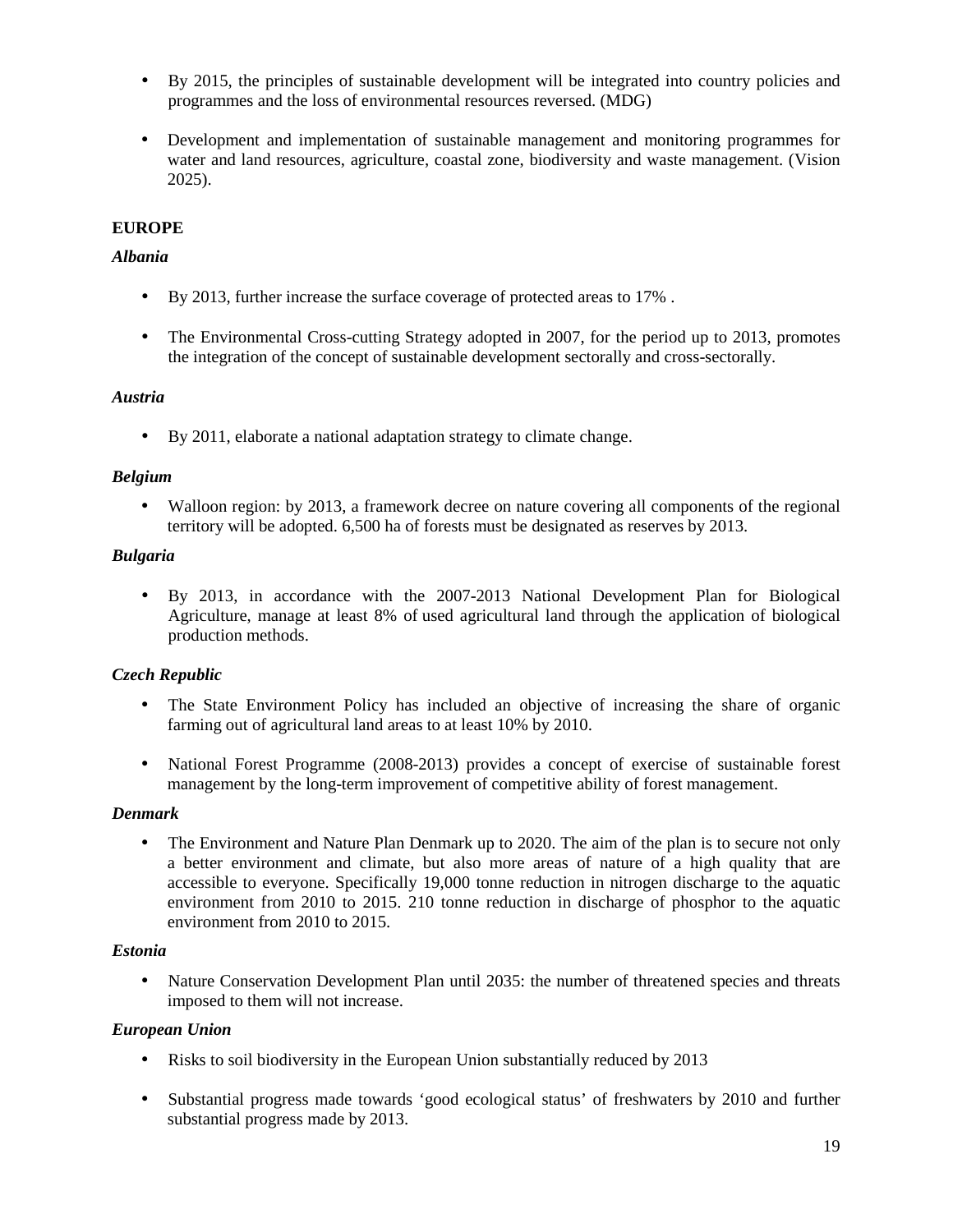- Principal pollutant pressures on terrestrial and freshwater biodiversity substantially reduced by 2010 and again by 2013.
- Ecosystem approach to the protection of the seas in place and implying fisheries management measures no later than 2016.
- Stock levels maintained or restored to levels that can produce maximum sustainable yield, where possible no later than 2015.
- 10 million Europeans actively engaged in biodiversity conservation by 2010, and [15 million by 2013].

### *Finland*

- National Forest Programme Vision and target for 2015: "Finland is a world pioneer in sustainable forest management, the competence of the sector will be refined into new competitive products and services, the use of domestic wood will be increased significantly and forest biodiversity will be improved."
- The National Adaptation Strategy for Climate Change sets out measures to be taken until 2080, aiming to improve capacities to adapt to the changes ahead. The strategy includes 21 recommendations for possible measures that could facilitate the adaptation of natural biota to climate change, including the monitoring and development of the protected areas network, the restoration of habitats, the conservation and management of species important for biodiversity, and the eradication of harmful alien invasive species.
- By 2012, a total of 33,000 ha of upland forests and drained peatlands in the State conservation areas under its administration will be restored.
- National Biodiversity Communication Programme for 2009-2016 has been prepared. Finnish strategy for the Decade of Education for Sustainable Development 2005-2014 includes a vision that all individuals can contribute to sustainable development and the concept of education for sustainable development takes a holistic view of development by addressing the ecological, economic, social and cultural dimensions of sustainable development.

# *France*

- By 2015, achieve a "good ecological status" or "good ecological potential" for two thirds of the water mass of inland waters and wetlands.
- By 2018, reduce the use of phytosanitary products by 50% (and as soon as this is technically possible). (2018 Ecophtyo Plan).
- By 2011, develop a National Adaptation Plan on Climate Change.
- By 2012, create 10 marine natural parks.
- By 2010, create three new national parks.

# *Germany*

- By 2020 the natural carbon-dioxide storage capacity of terrestrial habitats has been increased by 10% (e.g. by rehydration and renaturing of peatlands and the increase in near-natural forests).
- By 2020, forests with natural forest development account for 5% of the total area under forest. Natural development on 10% of public-sector forest areas by 2020.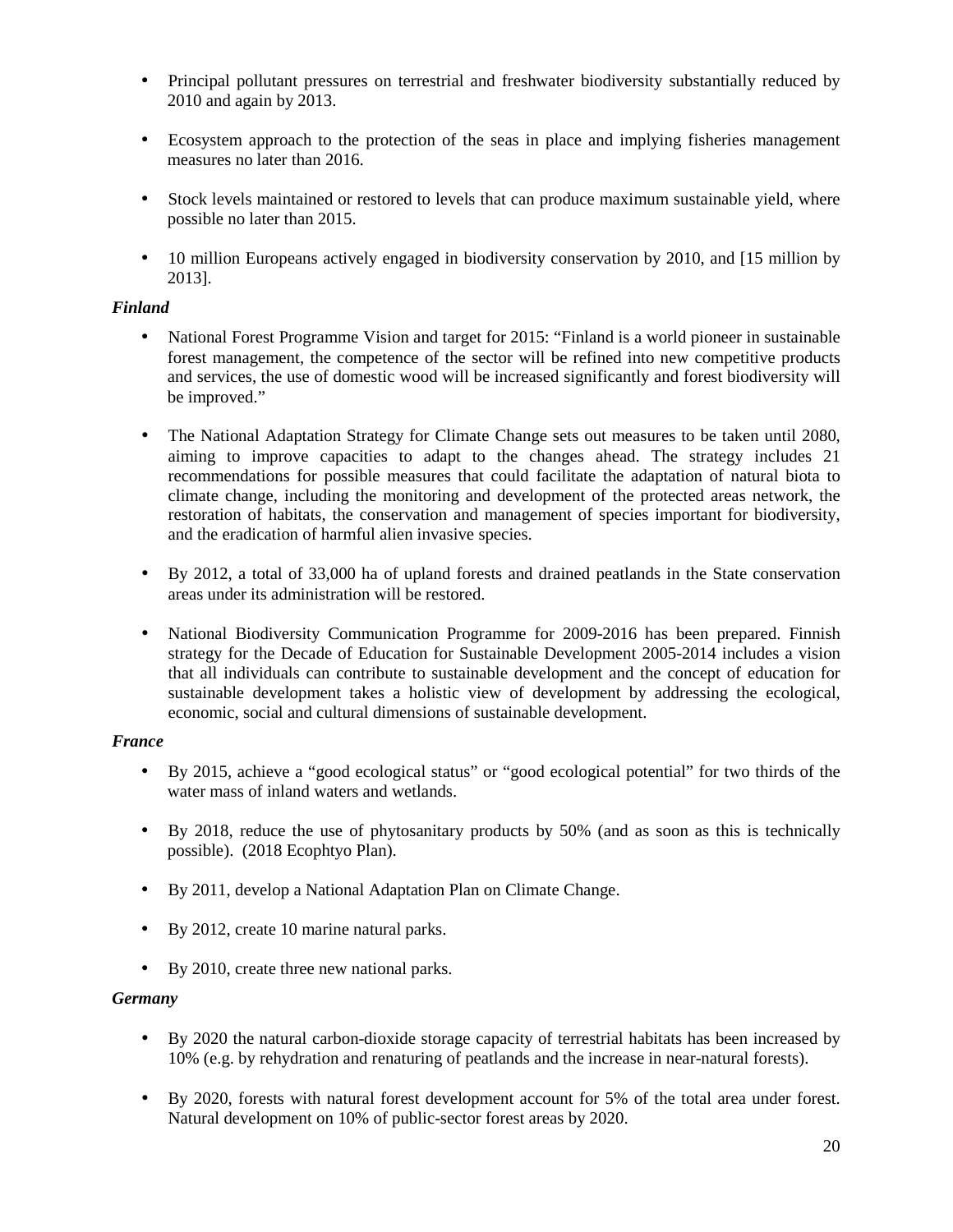- By 2015, the area accounted for by agricultural biotopes of high quality from nature conservation point of view has been increased by at least 10% compared with 2005.
- In 2020, 25% of imported natural substances and products are to come from naturally and socially acceptable uses.
- By 2020, some 30% of the area of Germany consists of nature parks.
- By 2020, at least 10% of tourism providers satisfy ecological criteria.
- By 2020, species where Germany has a special responsibility for their conservation have achieved population capable of survival. By 2020 the endangerment of status of the majority of the Red List species has been improved by one step.
- By 2020, a well-functioning management system for all large protected areas and Natura 2000 areas has been established.

### *Hungary*

- National Fisheries Strategic Plan (2007-2013) incorporates ecosystem-based management and identifies at least one specific objective and one medium-term term aim towards that end. One specific objective is "slowing down the degradation of natural aquatic habitats, restocking indigenous species and reducing the overpopulation of invasive fish species".
- National Forest Programme (2006-2015) includes objectives related the national ecological network and Natura 2000 sites, forest naturalness and biodiversity conservation as well as to the introduction of near natural forest management.

### *Luxembourg*

- By 2011, 5.000 ha of agricultural land are managed under biodiversity "contracts". (2007 National Plan for the Protection of Nature).
- By 2011, certify more than 50% of state forests (approximately 40% of forested surface is certified at present). (2007 National Plan for the Protection of Nature).
- By 2010, create a national forest network with 5% of the forested surface under the forest regime managed according to natural processes. (2007 National Plan for the Protection of Nature).

### *Norway*

- By 2012, Norway will have established a representative network of marine protected areas.
- By 2015, spawning in fish cages will be halted to avoid genetic mixing of farmed cod and wild cod. (Ministry of Fisheries and Coastal Affairs' plan for sustainable future-oriented cod farming).
- Ministry of Agriculture and Food has prepared an Environmental Strategy for 2008-2015 whose central goal is to improve integration of biodiversity concerns into agricultural activities.
- Norway's international Climate and Forest Initiative was launched in Bali in 2007. According to this initiative Norway will provide 3 billion Norwegian krone a year to reduce greenhouse gas emissions from deforestation in developing countries.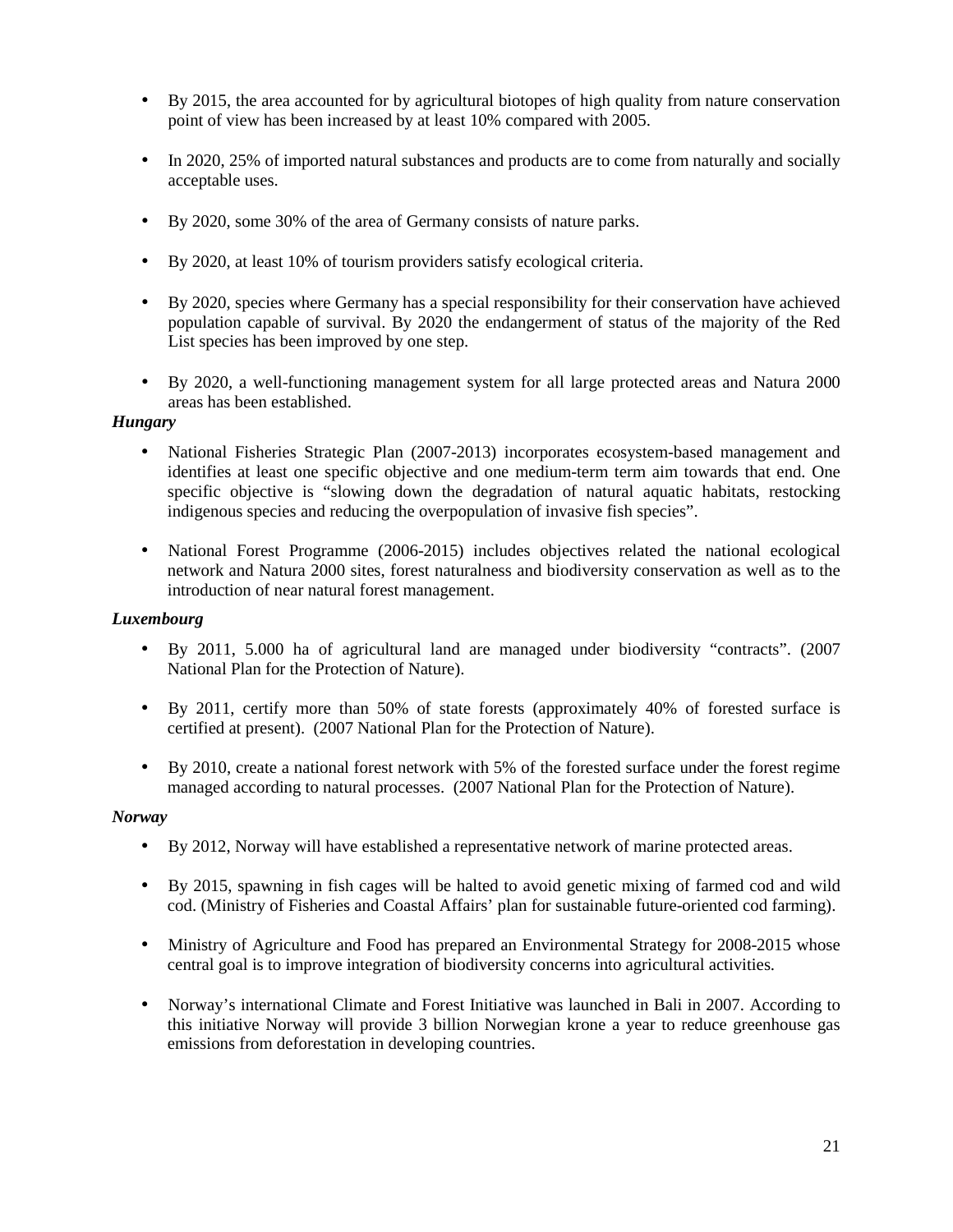# *Poland*

- National Environmental Policy for 2009-2012 including Perspectives up to the Year 2016 sets a primary goal of ensuring the ecological security of the country as well as creating basis for the sustainable social and economic development.
- To increase the country's afforestation to 30% in 2020 and to 33% in 2050. (National Forest Policy).

## *Romania*

• The target for 2015 is to increase the national parks area to 15% of the country's land area.

## *Serbia*

The fourth national report indicates that the following national targets were formulated in response to Goal 7 (to ensure environmental sustainability) of the 2015 Millennium Development Goals.

- By 2015, adopt and implement national programs, strategies and laws governing the area of sustainable development and environmental protection in the Republic of Serbia.
- By 2015, increase land area covered by forest to 32% of the total territory of the Republic of Serbia.
- By 2015, increase the land area protected to maintain biodiversity to 10% of the total territory of the Republic of Serbia.

The Serbian Biodiversity Strategy for the period 2011-2018 was adopted in 2011. Objective 9.1 of the document addresses the establishment of national-level targets for biodiversity protection, according to the Strategic Plan for Biodiversity and Aichi Biodiversity Targets, over the next three-year period. Current actions are associated with institutions responsible for implementation, timeframes and potential funding sources.

### *Slovenia*

- Provide management for existing protected areas two by 2008, five in total by 2014.
- By 2008, increase share of protected areas within the territory of Slovenia by 5%.
- By 2010, fisheries-management plans must be prepared.
- By 2011, a fish breeding plan must be prepared.
- Efforts will be aimed at reinstating opportunity to develop appropriate general knowledge on the living environment and specific biological knowledge on conservation of biodiversity at all levels of education. By 2013, conditions will apply to all those involved in agri-environmental measures.
- By 2014, increase share of protected areas within the territory of Slovenia by 10%.
- By 2015, the main environmental objectives covering surface water bodies (SWB) are to achieve favourable ecological and chemical status.

### *Spain*

• While not specifically labelled as a national target, Spain's State Strategic Plan (Plan Estratégico) Estatal) envisions the development and approval of sector-specific plans by 2012.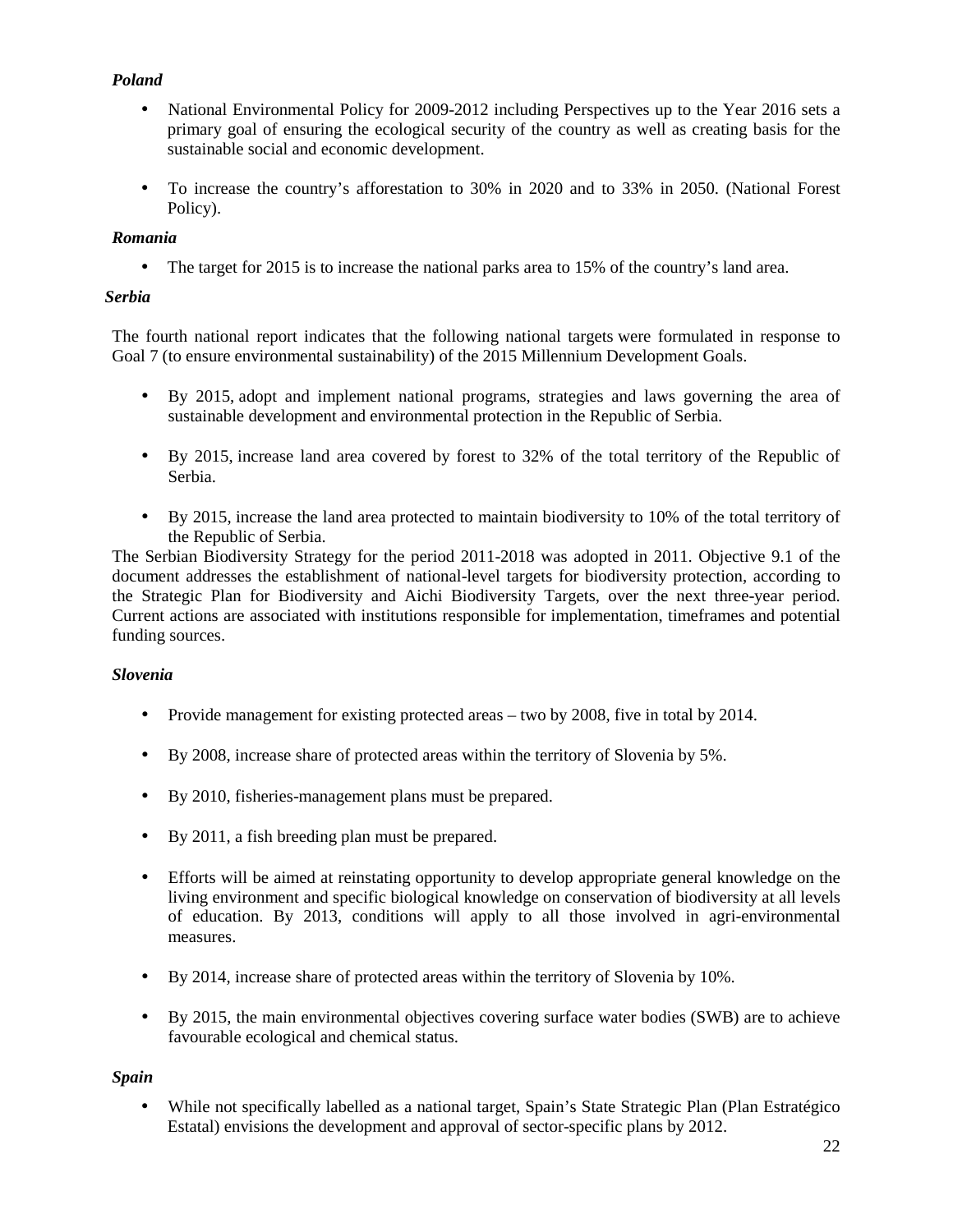• By 2010, Spain will have the Spanish Biodiversity Monitoring System (Sistema Español de Seguimiento de la Biodiversidad) in operation which will produce data for evaluating biodiversity trends at the national level. Reference is made throughout the fourth national report to initiatives created in line with Natura 2000 and other Europe-wide biodiversity-related processes.

Spain intends to adopt and implement a National Strategy for Plant Conservation during 2009) with the following proposed goals (no specific timelines are assigned):

- To achieve Goal 2 of the GSPC: Conduct a preliminary assessment of the conservation status of all wild species of plants and fungi in Spain.
- To achieve Goal 3 of the GSPC: Compile, prepare, and disseminate models, protocols, and practical experience for the conservation and sustainable use of plant species in Spain.
- To achieve Goal 4 of the GSPC: that all protected areas guarantee the conservation of plant species and communities
- To achieve Goal 5 of the GSPC: Ensure the protection of all important areas for plant diversity in Spain .
- To achieve Goal 6 of the GSPC: Attain at least 30% of the protective lands are managed in line with plant biodiversity conservation.
- To achieve Goal 7 of the GSPC: Guarantee the *in situ* conservation of 100% of the threatened plant species in Spain.
- To achieve Goal 8 of the GSPC: Achieve the *ex situ* conservation of at least 60% of the threatened vascular plants in Spain in accessible collections and ensure that all these species have an effective recovery or conservation plan.
- To achieve Goal 9 of the GSPC: Achieve through the conservation of 70% of the genetic diversity of crops and other socio-economically valuable plan species through the *in situ* and *ex situ* conservation activities and through traditional local knowledge.
- To achieve Goal 10 of the GSPC: Adopt the following national goal: Establish management plans, and plans for control or eradication of invasive alien species at the state level for at least 10 main invasive alien species that threaten plant species and communities as well as habitats and ecosystems.
- To achieve Goal 11 of the GSPC: Adopt the following national goal: Guarantee that no wild flora species in Spain is threatened by its international trade.
- To achieve Goal 12 of the GSPC: Adopt the following national goal: Ensure that 30% of the products derived from plant species are from sustainably managed sources and 100% of products derived from natural or semi-natural ecosystems are sustainably managed.
- To achieve Goal 13 of the GSPC: Adopt the following national goal: Halt and reverse the loss of knowledge, management practices, and traditional sustainable use of plant resources that conserve plant diversity and ensure the availability of species which are used to ensure food security and health.
- To achieve Goal 14 of the GSPC: Adopt the following national goal: Ensure the inclusion of a common theoretical framework for the conservation and sustainable use of plant diversity in all national education programmes and plans as well as in institutions dedicated to environmental education and public awareness.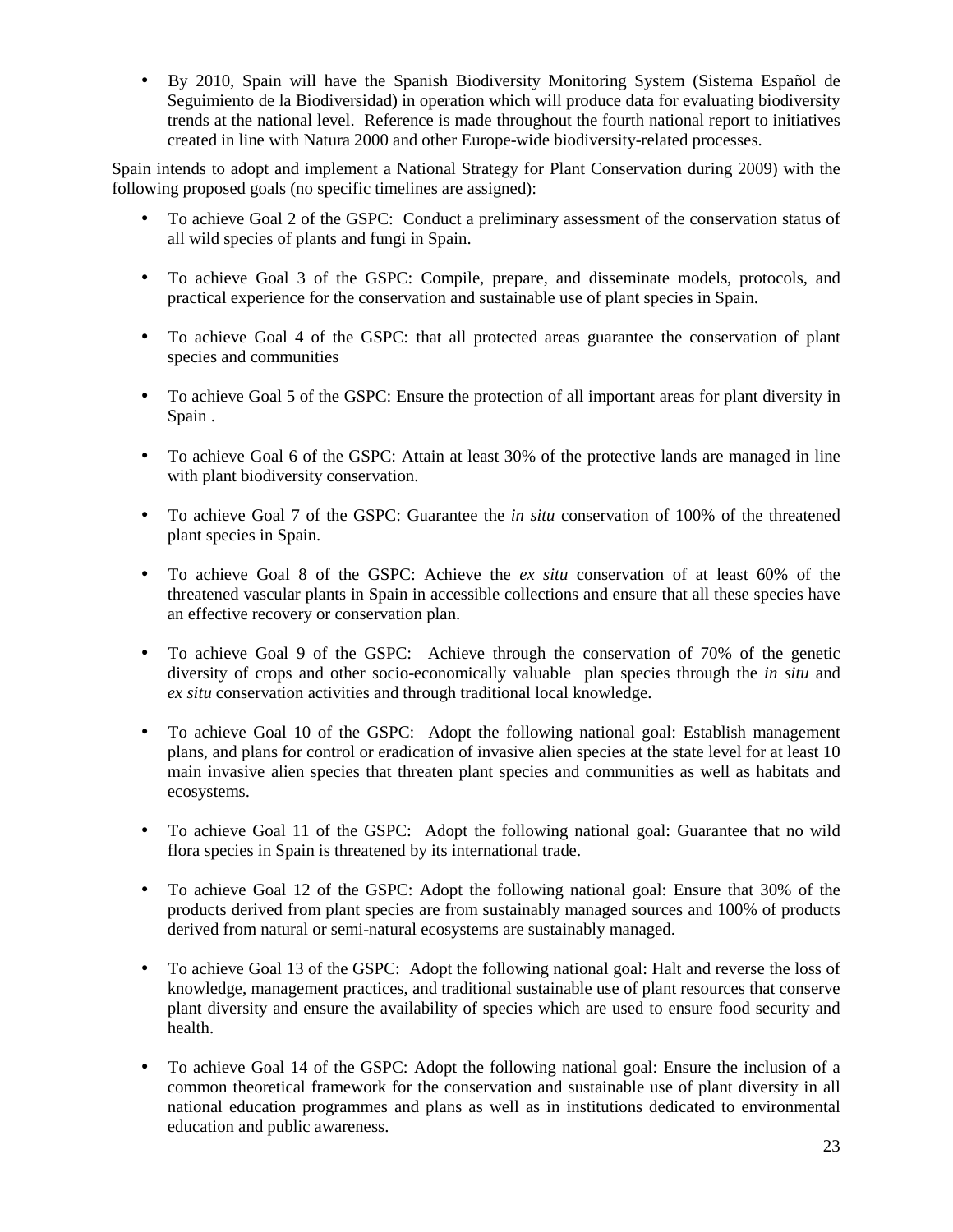- To achieve Goal 15 of the GSPC: Adopt the following national goal: Promote a needs assessment on progress in achieving the goals and objectives of National Strategy for Plant Conservation, and increase, where necessary, the number of professionals and financial resources.
- To achieve Goal 16 of the GSPC: Adopt the following national goal: Establish and consolidate appropriate networks to achieve compliance with the Strategy.

Targets under the programme of work on protected areas, Spain is applying the various targets under the programme of work. For example:

Goal 1: Spain has initiated the development of marine protected area networks and expects these to be consolidated by 2012 with the design of the Natura 2000 network.

### *Sweden*

- Six out of fifteen environmental objectives adopted by the Swedish Parliament in 1999 are related to biodiversity and the goal is to achieve them by 2020. A sixteenth objective-a rich diversity of plant and animal life was adopted in 2005. The 2010 biodiversity target is included as an interim target of this objective.
- By 2015, the conservation status of threatened species in Sweden will have improved to the point where the proportion of evaluated species classified as threatened will have fallen by 30% on corresponding figures for 2000, with no increase in the percentage of species that have become regionally extinct.
- By 2010, biodiversity and biological resources, both terrestrial and aquatic, will be used in a sustainable manner, so that biodiversity is maintained at the landscape level.
- By 2010, all meadow and pasture land will be preserved and managed in such a way as to preserve its value. The area of traditionally managed meadow land will increase by at least 5,000 ha and the area of managed pasture land of the most endangered types will increase by at least 13,000 ha by 2010.
- A further 900,000 ha of forest land of high conservation value will be excluded from forest production by 2010.
- By 2010, national programme for ABS will be fully developed and sufficient number of personnel for protection of indigenous traditional knowledge.
- By 2010, at least 25% of valuable and potentially valuable rivers and streams will have been restored. At least 12,000 ha of wetlands and ponds will be established or restored on agricultural land by 2010.
- By 2010, long-term protection will be provided for at least 50% of marine environments of high conservation value and at least 70% of coastal and archipelago areas with significant natural and cultural assets.
- By 2010, total annual by-catches of marine mammals will not exceed 1% of each population.
- By 2015, at least 60% of light off-road vehicles will meet stringent noise standards.